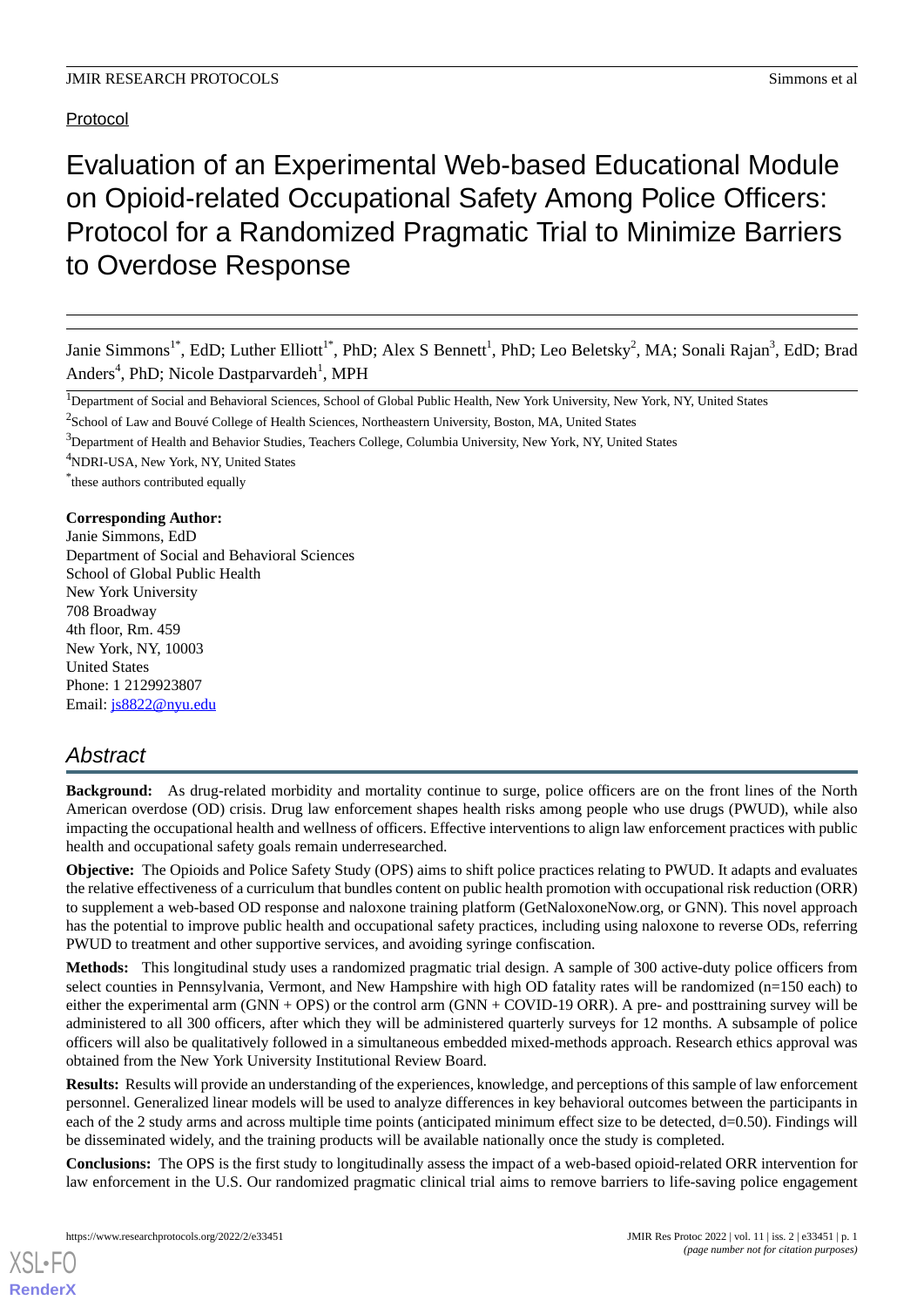with PWUD/people who inject drugs by focusing both on the safety of law enforcement and evidence-based and best practices for working with persons at risk of an opioid OD. Our simultaneous embedded mixed-methods approach will provide empirical evaluation of the diffusion of the naloxone-based response among law enforcement.

**Trial Registration:** ClinicalTrail.gov NCT05008523; https://clinicaltrials.gov/show/NCT05008523

**International Registered Report Identifier (IRRID):** DERR1-10.2196/33451

*(JMIR Res Protoc 2022;11(2):e33451)* doi: [10.2196/33451](http://dx.doi.org/10.2196/33451)

#### **KEYWORDS**

occupational health; law enforcement; police/education; naloxone; opioid overdose prevention and response training; online education; opioids; occupational risk

## *Introduction*

#### **Background**

Accidental opioid-involved overdose (OD) mortalities in the U.S. have escalated at an alarming pace, with 81,000 OD deaths recorded in 2019-2020, the highest number ever recorded in a 12-month period. Deaths due to synthetic opioids, primarily illicitly manufactured fentanyl, increased by 38.4%. OD deaths have continued to accelerate as a result of disruptions caused by the pandemic [[1,](#page-10-0)[2](#page-10-1)]. According to provisional data for 2020 from the Centers for Disease Control and Prevention (CDC), US drug OD deaths increased by almost 30% to a record 93,331 deaths during the pandemic year of 2020 [[3\]](#page-10-2), with the highest number of deaths occurring amongst those aged 35-44 years [[4\]](#page-10-3). Interventions involving OD response training, including use of the opioid antagonist naloxone, have been a critical part of the national response to the crisis. Several Food and Drug Administration (FDA)-approved products (eg, Narcan Nasal Spray) have made the administration of naloxone easier for laypeople and professional first responders by reducing the risk of needle stick injuries (NSIs) [[5](#page-10-4)[-11](#page-10-5)]. Recent large-scale strategies to address the opioid crisis have invoked a greater role for law enforcement, including being trained in OD response and naloxone administration. For example, researchers [[12](#page-10-6)[-14](#page-10-7)], health advocacy organizations, and government agencies, including the US Department of Justice [[15\]](#page-10-8), emphasize the need to implement programs that address the role of law enforcement in shaping health risks among people who use drugs (PWUD)  $[16-18]$  $[16-18]$  $[16-18]$  $[16-18]$ .

Despite the widely perceived benefits of engaging law enforcement in OD response, considerable barriers limit the uptake of policing practices that could further public health goals [\[19](#page-11-2)[,20](#page-11-3)]. Past research has demonstrated that police officers experience an elevated risk of NSIs emanating from routine contact with people who inject drugs (PWID), which, in turn, can lead to infectious disease acquisition. Although the risk of acquiring HIV from NSIs is low  $[21,22]$  $[21,22]$  $[21,22]$ , the perceived risk is high. Concern about NSIs and broader risks related to infectious disease exposure contribute to already elevated levels of stress and burnout among the police. For instance, Strathdee et al [\[13](#page-10-9)] noted that of 803 officers working in Tijuana, Mexico, 666 (83%) felt that NSIs carry a level of risk analogous to a gunshot wound. Additionally, widespread sensational and misleading information in news media about incidental fentanyl exposure may reduce the likelihood an officer would intervene in an OD situation [[23](#page-11-6)[,24](#page-11-7)].

https://www.researchprotocols.org/2022/2/e33451 JMIR Res Protoc 2022 | vol. 11 | iss. 2 | e33451 | p. 2

 $XS$ -FO **[RenderX](http://www.renderx.com/)** Good Samaritan laws providing legal immunity to OD responders who administer naloxone vary across US states. However, these laws are often not well understood, including by police officers. For example, police officers are not always aware of their protection from liability and the protection offered to bystanders [[25\]](#page-11-8). Finally, persistent accounts of police unions filing "unfair labor complaints" because officers have been told to carry naloxone can be an additional barrier, even for police officers who want to carry the life-saving medication [\[26](#page-11-9)].

The choices that the police make also have serious implications for the relative harm and safety of the PWID whom they confront. Several studies indicate that policing strategies related to arrests for drug possession and decisions made therein about the confiscation of syringes can influence where, with whom, when, and how PWID consume drugs [\[27](#page-11-10)[-33](#page-11-11)]. This aggravates the drug use risk environment by pushing use further to the social and geographical margins (eg, back alleys and shooting galleries). In these settings, risky consumption practices, such as syringe sharing and rushed injection, are more likely, while ODs are less likely to be witnessed [[34-](#page-11-12)[37\]](#page-11-13). Law enforcement may also serve as a barrier to the uptake of syringe exchange services or drug treatment, as the police have frequently been observed to obstruct the transport of syringes, harass treatment program patients, interfere in program operations, and aggressively surveil these programs, which deters people who use opioids (PWUO) from accessing them [\[38](#page-12-0)[-44](#page-12-1)]. Racial gradients in police encounters among PWID also suggest that policing practices can be a structural driver in injection-related risk and disease acquisition [[45\]](#page-12-2). Stigma against PWUO and PWID has also been common in press reports citing police chiefs and sheriffs for refusing to allow their officers to carry and administer naloxone [[46](#page-12-3)[,47](#page-12-4)]. A recent survey revealed that some police officers, particularly those who responded to the most OD emergencies, expressed negative attitudes about naloxone administration, drug treatment, and their role in handling drug-related OD emergencies [\[48](#page-12-5)].

Despite the barriers described, engaging law enforcement in opioid OD prevention and response initiatives is critical to minimizing some of the secondary harms related to commonplace policing practices [\[49](#page-12-6)-[51\]](#page-12-7). Although some overdose education and naloxone distribution (OEND) training initiatives with law enforcement have had mixed results [[48,](#page-12-5)[52](#page-12-8)[,53](#page-12-9)], police education programs, including our own online curricula [\[54](#page-12-10),[55\]](#page-12-11), have shown promise in precipitating procedural and attitudinal changes related to substance use. Previous research using the Safety and Health Integration in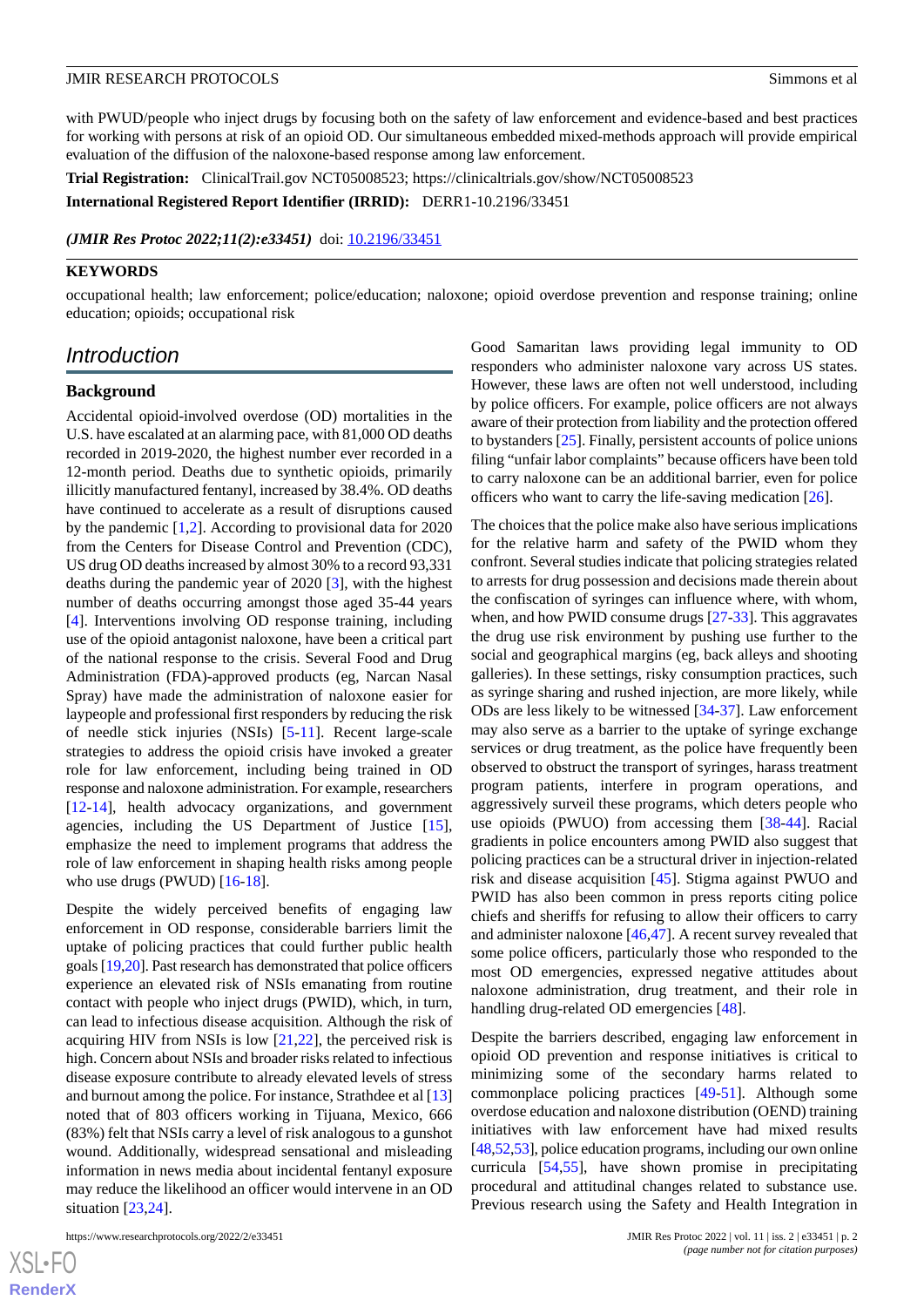the Enforcement of Laws on Drugs (SHIELD) model developed by another member of our team (author LB) demonstrated that police officers are especially receptive to education on working with at-risk groups when bundled with occupational safety messages that highlight their own risk of acquiring HIV, hepatitis C virus (HCV), and hepatitis B virus (HBV) from a needle stick and other harms [[14,](#page-10-7)[22](#page-11-5)[,30](#page-11-14)[,56](#page-12-12)]. Police education programs also can address pervasive misconceptions about addiction, and medication for the treatment of opioid use disorder (OUD), as well as the efficacy of harm reduction programming [[57\]](#page-12-13) and accurate information about the risks of fentanyl exposure [\[57](#page-12-13),[58\]](#page-12-14). Finally, police education can disseminate promising policing protocols to divert and deflect PWUD to lifesaving health and supportive services in lieu of arrest. Reducing the confrontational nature and frequency of contact with law enforcement is especially salient in the context of racial disparities in US drug law enforcement, although the footprint of the police's role in treatment and other service navigation remains controversial [[18](#page-11-1)[,59](#page-12-15)].

Despite the promise of police education programs to reduce risky—and encourage protective—behavior, no previous study has longitudinally assessed the impact of such an intervention in the U.S. The Opioids and Police Safety Study (OPS) closes this gap with a focus on Pennsylvania (PA), Vermont (VT), and New Hampshire (NH)—3 states with some of the highest rates of OD in the U.S. (PA, 39.9/100,000; VT, 22.8/100,000; and NH, 31.1/100,000) [\[60](#page-13-0),[61\]](#page-13-1). Since the early years of the current opioid crisis in the U.S., PA, VT, and NH have experienced OD mortality at rates far exceeding national averages and those rates continue to rise alarmingly [[62](#page-13-2)[,63](#page-13-3)].

Delivering easily accessible web-based educational interventions to overcome barriers to OD response among law enforcement is particularly important in rural areas and states experiencing the highest opioid-related mortality rates. The study team has demonstrated the effectiveness of their online computer-assisted instructional course on GetNaloxoneNow.org (GNN) [\[54](#page-12-10),[55\]](#page-12-11), which promotes learning by presenting information that requires active responding to queries or situational scenarios [\[64](#page-13-4),[65\]](#page-13-5). Use of feedback and remediation functions as a computer-based coach, allowing users to evaluate progress [\[66](#page-13-6)]. All 50 states have utilized the module, either formally when approved by

state officials or informally when individuals within the state take it on their own. Accordingly, the protocol leverages existing capacity within the states while investigating potential differences between major metropolitan areas and more rural and geographically isolated areas.

Using a mixed methods design, organized around a pragmatic trial design, this study will achieve the following objectives: (1) adapt a web-based occupational risk reduction (ORR) curriculum to add to a web-based OD response and naloxone training platform, the GNN First Responder Training; (2) describe naloxone use patterns, OD response experiences, and attitudes related to illicit opioid use among a sample (N=300) of police officers in PA, VT, and NH, trained via the GNN platform; (3) evaluate the relative effectiveness of  $GNN + ORR$ compared with GNN + COVID-19 (with respect to the rates of carrying naloxone while on/off duty, rates of OD response in which naloxone is/is not administered, number of referrals to treatment, number of syringes confiscated, and rates of information sharing with OD survivors and others), as well as analyze mediators and moderators of efficacy; and (4) document the range of psychosocial mechanisms underlying participant OD response engagement postintervention.

Accordingly, our hypotheses include the following: Officers enrolled in the experimental arm will carry naloxone both while on duty and while off duty at greater rates than officers in the control arm of the study. In addition, officers in the experimental arm will also have higher rates of OD response in which naloxone is administered, a lower rate of confiscating syringes, and a higher rate of information sharing with OD survivors and others.

#### **Conceptual Framework**

The study is guided by an integrated conceptual framework comprising risk environment theory (RET) and the elaboration likelihood model of persuasion (ELM). Together, these models are ideally suited to identifying and contextualizing the barriers to and facilitators of OD response (see [Figure 1](#page-2-0)) and presenting strong arguments *in terms of police safety* about the value in promoting risk reduction practices and treatment among PWID [[67\]](#page-13-7).

<span id="page-2-0"></span>**Figure 1.** Overarching conceptual model. NSI: needle stick injury; OD: overdose; OEND: overdose education and naloxone distribution; PWUO: people who use opioids.

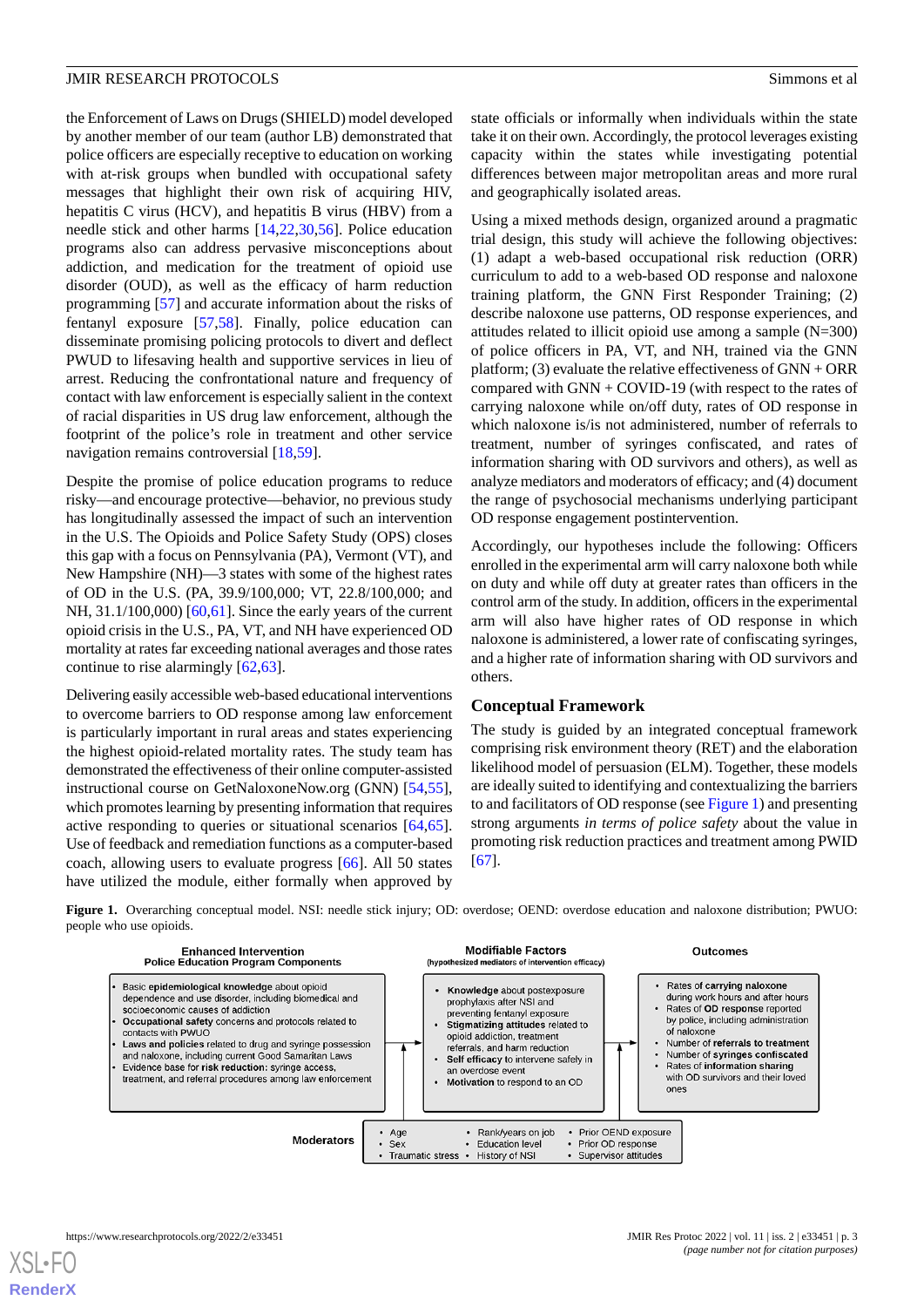*RET* defines a risk environment as "the space, whether social or physical, in which a variety of factors exogenous to the individual interact to increase vulnerability" [[68\]](#page-13-8). RET specifically guides our understanding of how policing practices at the "micro" environment or community level have direct influences over the behavior, perceptions, and health outcomes of PWUO and of PWID. These practices may also increase occupational health risks for police officers. Similarly, "meso" level policy and legal statutes influence the attitudes and practices of police officers, as do "macro" level forces, such as the US war on drugs via the criminalization of drug use and the arrest and incarceration of drug users who suffer from addiction [[26](#page-11-9)[,69](#page-13-9),[70\]](#page-13-10).

The *ELM* guides the adaptation of the ORR curricula. This model emphasizes the importance of intrinsic motivation in modifying attitudes or shaping behavior through interventions grounded in persuasion and argumentation. Guided by this theory, the ORR intervention will seek to appeal to law enforcement personnel through appeals to their own self-protection, while also highlighting the agency and utility of the police in combating the opioid crisis. These approaches take the form of strong arguments within the ELM, as they are far more likely to create favorable thoughts than what might be considered weak arguments [\[71](#page-13-11)[,72\]](#page-13-12) grounded in moral assertions about the value of PWID to society, the importance of compassionate community policing, or the disease model of addiction, for example. Within the ELM, the influence carried by an argument is also dependent upon the extent of personal involvement that the audience assumes with regard to the topic [[72](#page-13-12)[,73](#page-13-13)]. The proposed ORR intervention will therefore feature the voices and experiences of active police personnel and will highlight the ways in which policing practices more aligned with public health agendas are fundamentally safer for the police and the communities they serve.

# *Methods*

## **Study Design**

The protocol proposed here is a pragmatic trial design [\[74](#page-13-14),[75\]](#page-13-15). Pragmatic trials, unlike more conventional randomized controlled trials, are ideally suited to scenarios in which it is inefficient or unethical to isolate intervention components and compare their efficacy in an explanatory trial involving a placebo control [\[76](#page-13-16)].

#### **Intervention**

[XSL](http://www.w3.org/Style/XSL)•FO **[RenderX](http://www.renderx.com/)**

The GNN First Responder Training (both experimental and control; 45 minutes) (1) explains why first responders need education and tools to reverse opioid ODs, (2) teaches and demonstrates (using animated scenarios, graphic sequences, and narration provided by professional voice actors) how to effectively respond to an opioid OD in accordance with the American Heart Association, and (3) describes barriers to calling 911 and the purpose and content of Good Samaritan laws. A detailed question-and-answer session and a posttest reinforce learning.

The OPS (experimental only; 50 minutes) provides web-based ORR training for police in 49 slides, including 8 filmed videos

(police officers, physicians, syringe service program staff, and a person in recovery). The training is delivered online, with secure access only for enrolled study participants.

- Module 1 (NSIs): Teaches occupational NSI risk reduction and prevention of bloodborne disease, such as HIV, HBV, and HCV, and provides a protocol for what to do if stuck with a needle. Proper search techniques, confiscation, and the importance of clear communications are emphasized by a police officer, who also shares their own experience with an NSI and demonstrates the proper technique for preventing NSIs during a search in videos created for the training.
- Module 2 (Overdose scene safety): Addresses fentanyl potency, common myths about the risk of fentanyl exposure, how to protect oneself from accidental exposure, and what to do if an officer is exposed. A video developed for the US Customs and Border Protections is utilized in this section and clearly addresses the elevated concern law enforcement officers feel about fentanyl exposure, while simultaneously addressing the best practices in the case of suspected fentanyl exposure.
- Module 3 (Workplace wellness, stress, burnout, and compassion fatigue): Describes the mental and emotional impact of being on the front lines of the opioid crisis and how to recognize trauma and secondary trauma and provides resources for those who may be struggling. This module also presents alternatives to arrest strategies, the importance of evidence-based medication to treat OUD, and the utility of harm reduction programs in reducing recidivism and police burden.

The *COVID-19 and Police Safety Training* (control only) takes approximately 25 minutes to complete and includes 22 slides, also narrated by a professional voice narrator.

#### **Recruitment and Enrollment**

#### *Total Number of Study Participants*

- Pilot: In total, 10 officers will participate in 1 of 3 hour-long online (Zoom) focus groups after viewing presentations of the content and length of the intervention and survey measures (45-minute presentations) and will provide feedback on the measures.
- Full study: In total, 300 police officers from PA, VT, and NH will be enrolled and subsequently randomized  $(n=150)$ officers in each study arm) to take either the COVID-19 control or the OPS experimental training. Both groups will then be invited to fill out quarterly online surveys over 12 months. In addition, 40 (13.3%) of the 300 enrolled police officers will also be invited to participate in 1-hour qualitative interviews during the year-long follow-up period. Prior to the administration of these longer interviews, a subset of 20 (6.7%) enrolled police officers will take a short (15-minute) qualitative interview to help us better address recruitment challenges. A subset of 20 officers will also receive incentives for successful referrals of their peers (ie, referrals that result in study enrollment).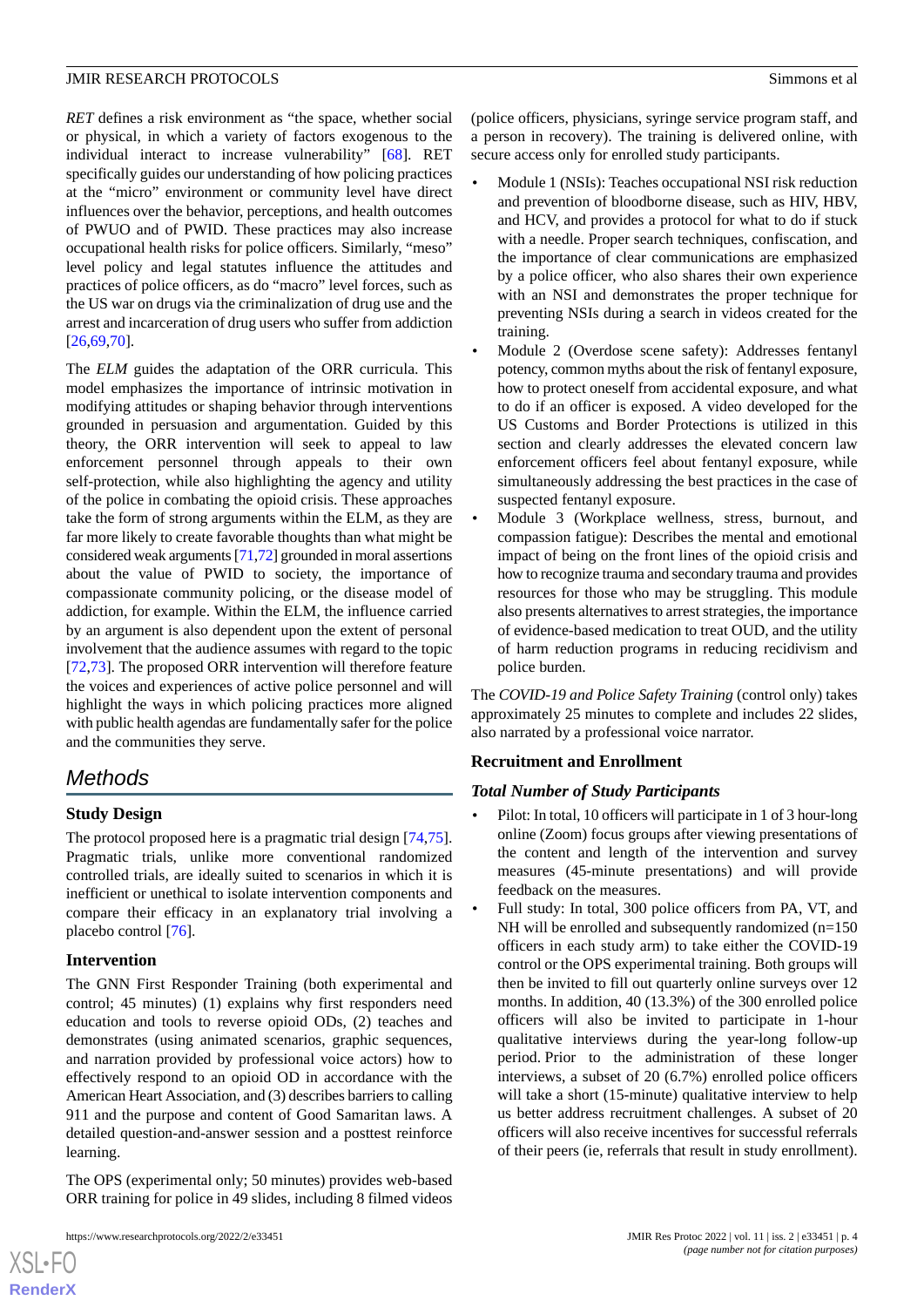Recruitment will focus on precincts in select PA, VT, and NH counties with high OD mortality rates. Those precincts agreeing to participate will be sent a package containing the recruiting flyers that will note the principal foci of the intervention as well as the incentives and time frame. The flyer displays the URL for the OPS secure data collection portal hosting the assessment instruments. Each participating station will also be provided with refillable cash cards supplied by the controlled trial (CT) Payer. A distinct identification number displayed on each CT card will be used by each study participant to enroll in the study and enable them to receive incentives. Although recruitment efforts initially focused on PA counties only, and included some in-person recruitment efforts, due to the COVID-19 pandemic, recruitment shifted to remote only and expanded to VT and NH as well.

#### *Study Randomization*

It should be noted that to avoid contamination resulting from having participants within the same precinct participating in different conditions, all members of the same participating precinct will be assigned to the same arm. Therefore, half of the precincts will be randomly assigned to the control arm and the other half to the experimental arm. Assignments are made at the initiation of online enrollment.

#### *Follow-up*

Participants will be asked to enter responses for the quarterly web-based survey at their earliest convenience after receiving an email reminder. Once they enter their unique identification code on a secure website that hosts the quarterly survey, participants will read questions that prompt them to enter multiple-choice responses from their keyboard or phone keypad. All questionnaires will be computerized such that participants in all study conditions can complete them using any mobile device (phone or computer) with an internet connection. Participants will complete the quarterly follow-up survey online using a unique login ID and password. Delivering surveys via a computer ensures that questionnaire administration is more consistent and accurate, data processing is eliminated, and the lag time between the data collection and data analyses phases is reduced.

#### **Measures**

#### *Baseline Data*

The survey instrument is outlined in [Table 1.](#page-5-0) This instrument will also assess critical demographic and psychosocial factors that could potentially moderate the intervention efficacy (ie, prior experiences with opioid-related OD, experiences with naloxone, and length of time serving as police officers). Once participants log in to the portal for the first time, complete the informed consent sections, complete their baseline survey, and complete the assigned training modules, their cash cards will be automatically credited with US \$75.

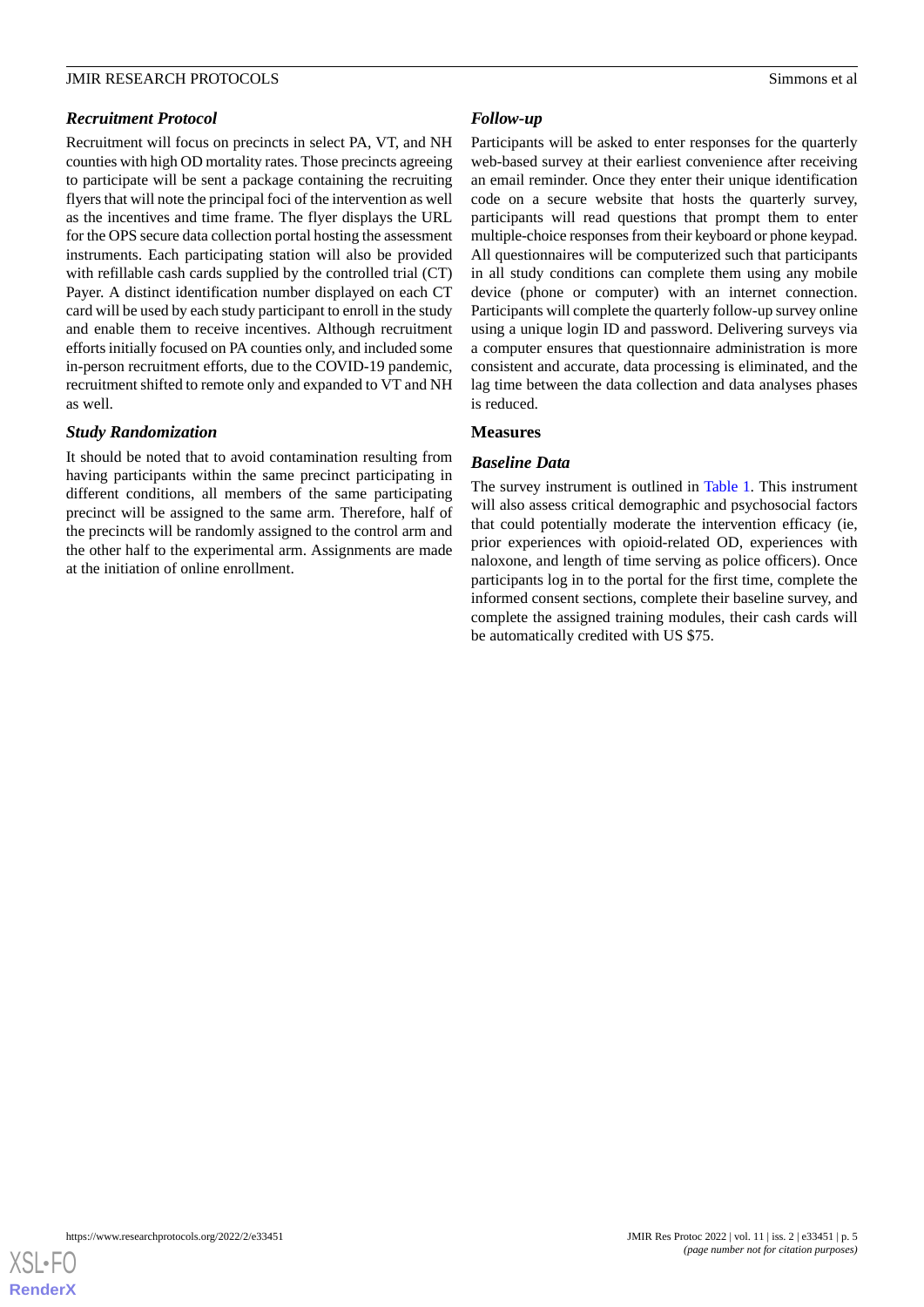<span id="page-5-0"></span>**Table 1.** Measures for baseline and follow-up online survey instruments.

| Measure                                                 | Description                                                                                                                                                                                                                                                                                                                                                                                                                                                                                   |
|---------------------------------------------------------|-----------------------------------------------------------------------------------------------------------------------------------------------------------------------------------------------------------------------------------------------------------------------------------------------------------------------------------------------------------------------------------------------------------------------------------------------------------------------------------------------|
| <b>Outcomes</b>                                         |                                                                                                                                                                                                                                                                                                                                                                                                                                                                                               |
| Behavioral outcomes in<br>policing procedure            | Days in the past 30 days during which participants had naloxone available and carried during work<br>$\bullet$<br>Days in the past 30 days during which participants had naloxone available and carried outside of work hours<br>$\bullet$                                                                                                                                                                                                                                                    |
|                                                         | Days in the past 30 days during which participants responded to an OD <sup>a</sup> event, attempted to intervene, or admin-<br>٠<br>istered naloxone<br>Referrals to evidence-based or other drug treatment or social services made during the past 30 days<br>$\bullet$<br>Number of episodes involving syringe confiscation in the past 30 days with/without a proper technique<br>$\bullet$<br>Number of episodes involving drug confiscation with/without a proper technique<br>$\bullet$ |
| Hypothesized mediators of intervention efficacy         |                                                                                                                                                                                                                                                                                                                                                                                                                                                                                               |
| Knowledge related to<br>NSIs <sup>b</sup> and treatment | Participant familiarity with the proper technique for dealing with contaminated injection equipment<br>Participant awareness of postexposure prophylaxis (PEP) and its uses<br>$\bullet$<br>Participant awareness of the risk of fentanyl exposure and the proper technique for dealing with synthetic opioids<br>$\bullet$                                                                                                                                                                   |
| Knowledge about illicit •<br>fentanyl and analogues     | Participant familiarity with fentanyl-class substances, including more recent analogues and their potency<br>Participant familiarity with the best practices related to policing PWUO <sup>c</sup> and PWID <sup>d</sup> who may be carrying heroin<br>$\bullet$<br>contaminated with fentanyl-class substances (best practices derived from the Centers for Disease Control and<br>Prevention [CDC] and Drug Enforcement Agency [DEA] curricula)                                             |
| Opioid-related OD<br>knowledge                          | Questions related to the ability to recognize and respond to an opioid-related OD, with/without naloxone adapted<br>from the Opioid Overdose Knowledge Scale (OOKS) [77]                                                                                                                                                                                                                                                                                                                      |
| Willingness to inter-<br>vene in opioid OD              | Questions related to willingness, confidence, and preparedness to intervene in an opioid-related OD, adapted from<br>the Opioid Overdose Attitudes Scale (OOAS) [77]                                                                                                                                                                                                                                                                                                                          |
| Stigma                                                  | Perceived mental health-related stigma, adapted from addiction/OUD <sup>e</sup> [78] and the OOAS [77]<br>٠                                                                                                                                                                                                                                                                                                                                                                                   |
| Motivation                                              | Autonomous motivation to intervene in an opioid OD; motivation to refer PWID/PWUO to treatment—both<br>adapted from the Situational Motivation Scale [79]                                                                                                                                                                                                                                                                                                                                     |
| Potential moderators of intervention efficacy           |                                                                                                                                                                                                                                                                                                                                                                                                                                                                                               |
| Background variables                                    | Age and sex, adapted from the National Survey on Drug Use and Health (NSDUH) [80]<br>Law enforcement rank and years on the job<br>$\bullet$<br>Perceived attitudes/expectations of peers, the chief, and other supervisors                                                                                                                                                                                                                                                                    |
| Traumatic stress                                        | Traumatic stress symptomatology short form checklist (Posttraumatic Stress Disorder Checklist for the Diagnostic<br>and Statistical Manual of Mental Disorders, Fifth Edition [PCL-5]) [81,82]                                                                                                                                                                                                                                                                                                |
| Prior OD and naloxone<br>exposure history               | Prior instances of witnessing an opioid-related OD<br>$\bullet$<br>Prior instances of responding to an opioid-related OD<br>$\bullet$<br>Prior uses of naloxone to reverse an opioid-related OD<br>$\bullet$                                                                                                                                                                                                                                                                                  |
| Past NSIs and synthetic<br>opioid exposure              | Prior incidence of an NSI or feared contact with contaminated sharp or other injection equipment<br>$\bullet$<br>Prior incidence of fentanyl exposure or feared contamination with synthetic opioids<br>$\bullet$                                                                                                                                                                                                                                                                             |

<sup>a</sup>OD: overdose.

[XSL](http://www.w3.org/Style/XSL)•FO **[RenderX](http://www.renderx.com/)**

<sup>b</sup>NSI: needle stick injury.

<sup>c</sup>PWUO: people who use opioids.

<sup>d</sup>PWID: people who inject drugs.

<sup>e</sup>OUD: opioid use disorder

#### *Quarterly Follow-up Surveys*

The study's web portal will automatically generate an email notification 90 days after the completion of the first, baseline survey, informing the participant that they are eligible to access their next short online survey and receive the US \$40 transfer to their cash card. Upon completion of each survey, each

participant's next notifications will be automatically scheduled to be sent 90 days later.

#### *Short Qualitative Interviews*

Short (15-minute) qualitative interviews will be administered via phone or Zoom to a subsample of 20 (6.7%) of 300 study participants during times that are convenient to the participants, once. Interviews will be recorded using a handheld digital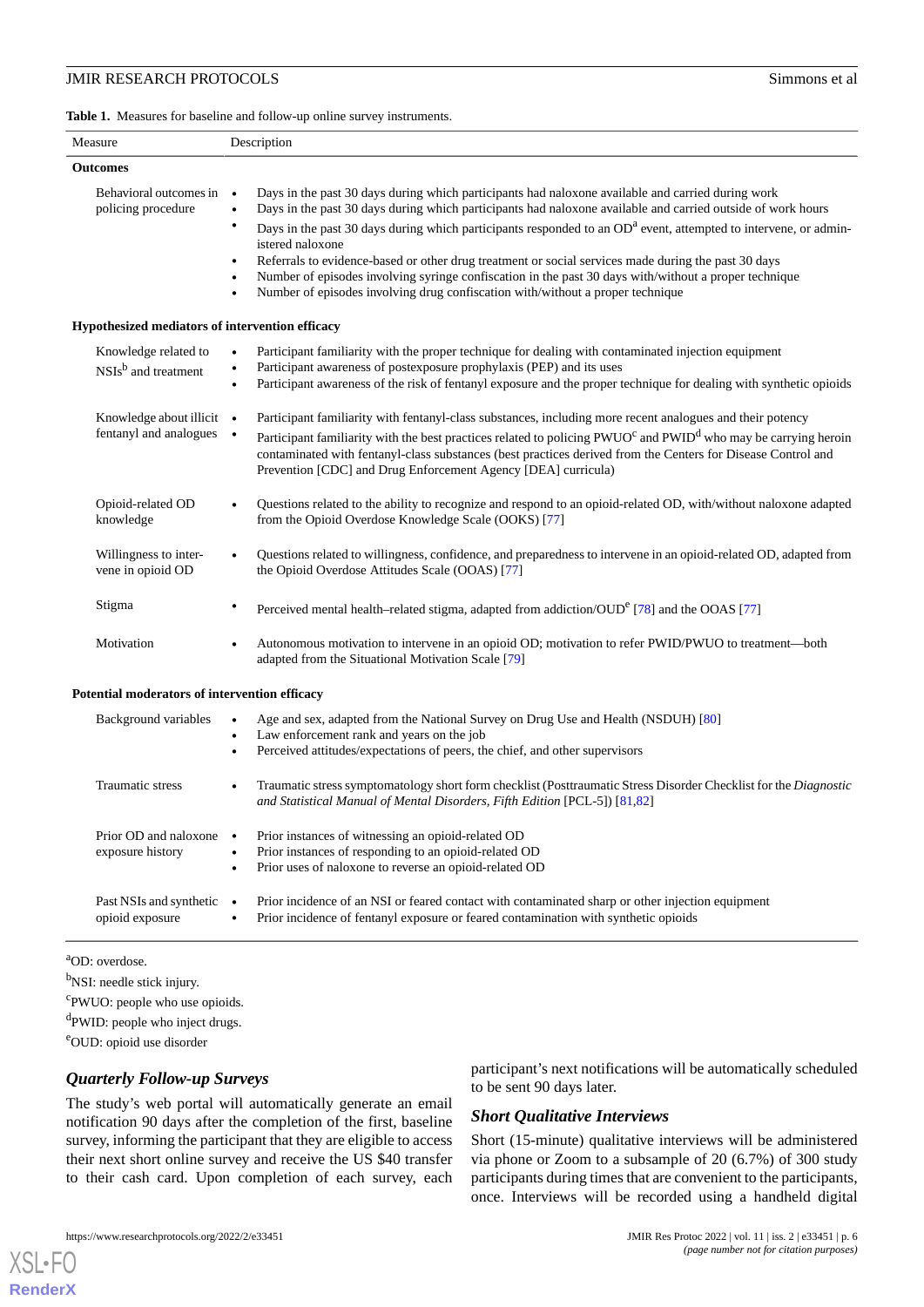recording device, and US \$25 will be transferred to their cash card upon completion of the interview.

#### *In-depth Qualitative Interviews*

In-depth interviews will be administered via phone or Zoom to a subsample of 30 (10%) of 300 study participants during times that are convenient to the participants, once or twice during the 1-year follow-up period. Interviews will be recorded using a handheld digital recording device and will last roughly 1 hour, and US \$50 will be transferred to their cash card upon completion of the interview.

#### **Ethics Approval**

The study was approved by the New York University Institutional Review Board (IRB-FY2019-3315). The study was registered on ClinicalTrials.gov (NCT05008523) and approved on June 21, 2021. Enrollment began on January 22, 2021, prior to the approval date due to technical difficulties we experienced with the clinical trial registration website. Delays due to the COVID-19 pandemic and the national spotlight on policing practices in the U.S. posed numerous challenges to recruitment, including minimal enrollment prior to the approval of our clinical trial on ClinicalTrial.gov. To address these challenges, we added 2 sites (VT and NH) after commencing enrollment. Additional changes to our methodology—all of which were approved by the New York University Institutional Review Board (Washington Square Campus)—included the addition of a short qualitative interview (15 minutes) with a subset of approximately 20 (6.7%) of the 300 study participants to better understand and address recruitment challenges and the addition of referral incentives for study participants. There were no changes to our attitudinal and behavioral outcome measures once enrollment commenced in January 2021.

#### **Analysis**

#### <span id="page-6-0"></span>*Baseline Data*

Descriptive analyses will describe the sample on each of the aforementioned constructs to provide an understanding of the experiences, knowledge, and perceptions of this sample of law enforcement personnel. A series of bivariate analyses will also be used to examine how different demographic and psychosocial factors correlate with attitudes toward substance use and different degrees of OD knowledge. These analyses will build upon the team's previous research, allowing us to carefully examine how preparedness to intervene in an OD emergency might relate to different sociodemographic and experiential factors. The results of these initial analyses will help inform subsequent analyses. Following the randomization of the sample into 1 of the 2 study arms, differences on each key construct at baseline and between the 2 study conditions/groups will be assessed to determine whether there are any statistically significant differences that must be accounted for in subsequent analyses. This will also help the study team identify which constructs produce greater variance in this sample.

#### *Analysis of Intervention Efficacy Over Time*

Generalized linear mixed models will be used to analyze behavioral outcomes indicated in [Table 1](#page-5-0) and [Figure 2](#page-6-0). Overall tests of the time effect, group effect, and group-by-time interaction will be followed by contrasts of the groups at a particular point in the follow-up period (analogous to independent-sample *t* tests) and contrasts of 2 of the 5 assessment points within 1 group (analogous to paired *t* tests) to determine when the groups were different and when significant changes occurred within each group. Data from the monthly follow-up assessments will be used to assess the extent to which initial behavior changes are sustained over time. In particular, differences in behavioral outcomes between each subsequent monthly time point and baseline will be highlighted. Depending on distributions of risk behaviors, we will consider binary, Poisson, zero-inflated Poisson, negative binomial, and 2-part models.



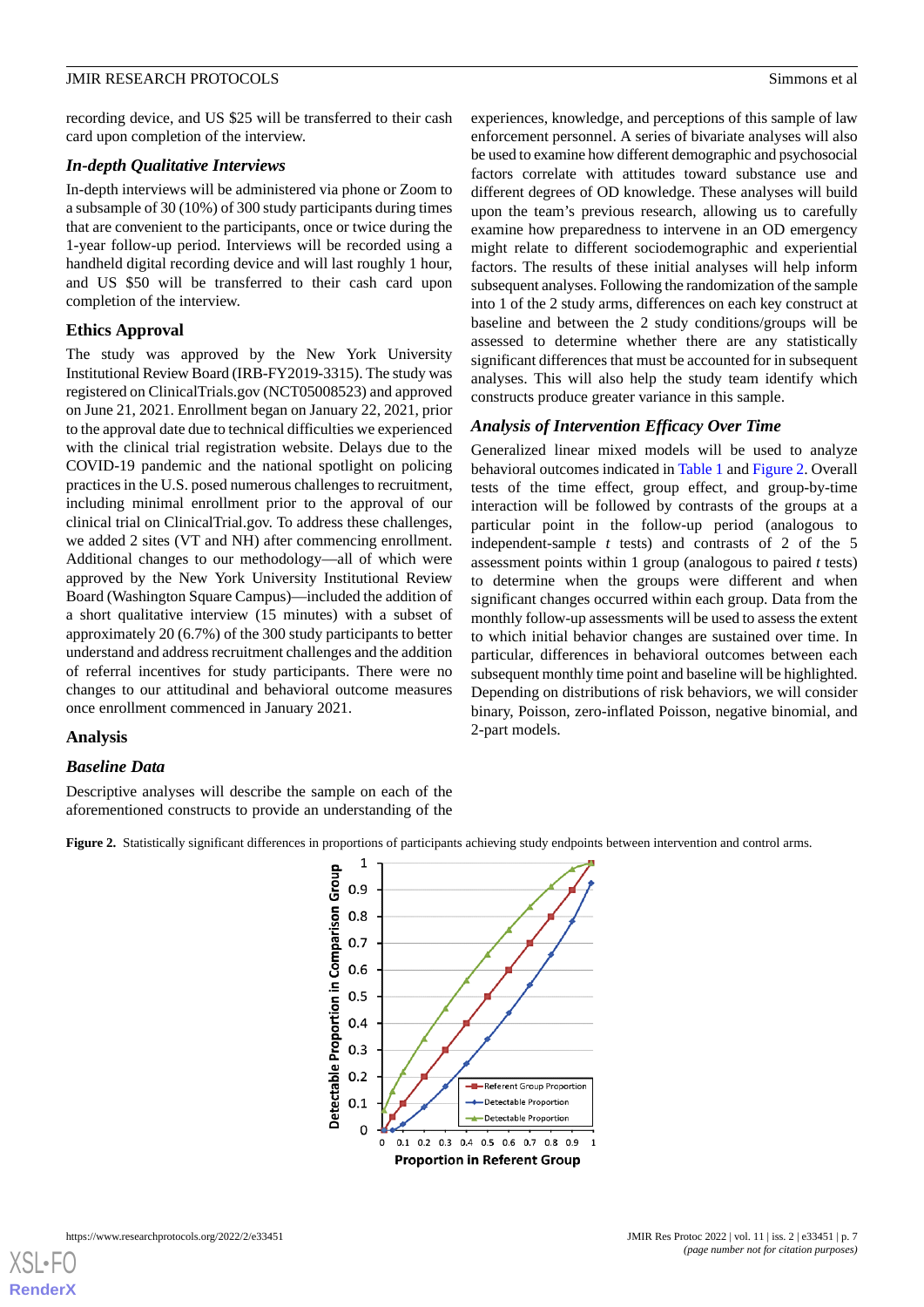#### *Confounding Covariates*

Randomization will create groups that are balanced in all characteristics, but meaningful imbalance among arms may occur by chance. Consequently, we will use multivariate analyses for each study endpoint to assess and control for confounding covariates. Baseline demographic factors and psychosocial parameters found or hypothesized in previous research to be associated with each study endpoint will be examined as possible confounders by entering each one individually, together with group assignment (study arm), into a logistic regression model. Factors changing the effect estimate for group assignment by 10% or more will be considered confounders and retained in a final multivariate model.

#### *Mediation and Moderation Analyses*

One of our primary analysis goals is to determine whether there are statistically significant differences in our key study outcomes (eg, are there significant differences in behavioral outcomes in policing procedures?) between our control and experimental groups. Our proposed set of analyses here will seek to evaluate these differences. All psychosocial parameters hypothesized to have a potentially mediating or moderating impact on intervention effectiveness (see [Figure 3](#page-7-0) and [Table 2](#page-8-0)) will be measured at baseline and monthly follow-ups to determine whether changes in these parameters during the intervention affect the likelihood of achieving study endpoints. To evaluate effects of the intervention on key study outcome variables, while considering the potential mediating effects of psychosocial variables, we will conduct a series of path analyses using Mplus modeling software (Muthén & Muthén) [\[83](#page-13-23)], which accommodates categorical and continuous observed and latent variables [\[84](#page-13-24)] Using robust mean- and variance-adjusted weighted least squares (WLSMV) estimation, models will be fit that include paths from the intervention condition to potential mediators as well as paths from the mediators to the study endpoint. Mediated (ie, indirect) effects will be estimated by multiplying the coefficients for component direct effects (eg, the direct effect of the intervention on treatment self-efficacy  $\times$  the direct effect of treatment self-efficacy on initiating treatment). Bootstrapping methods will be used to derive interval estimates of the mediated effects. Bootstrapping approaches to indirect effect inferences [\[85](#page-13-25)] take a random sample from the data with replacement numerous times (eg, 50,000 times) and use the variability in the statistic from sample to sample to construct an interval estimate [\[86](#page-13-26)]. Such estimates will provide useful insight into which aspects of our intervention are responsible for its effects, by allowing us to assess whether and how changes in mediators accounted for observed differences in outcomes.

[Table 2](#page-8-0) summarizes the main contributions of the proposed study, both to practical efforts to remediate the opioid crisis and to a broader scientific understanding of naloxone programs and educational interventions targeting law enforcement personnel.

<span id="page-7-0"></span>**Figure 3.** Interrelationship of study aims. GNN: GetNaloxoneNow.org; OD: overdose; OEND: overdose education and naloxone distribution; ORR: occupational risk reduction.



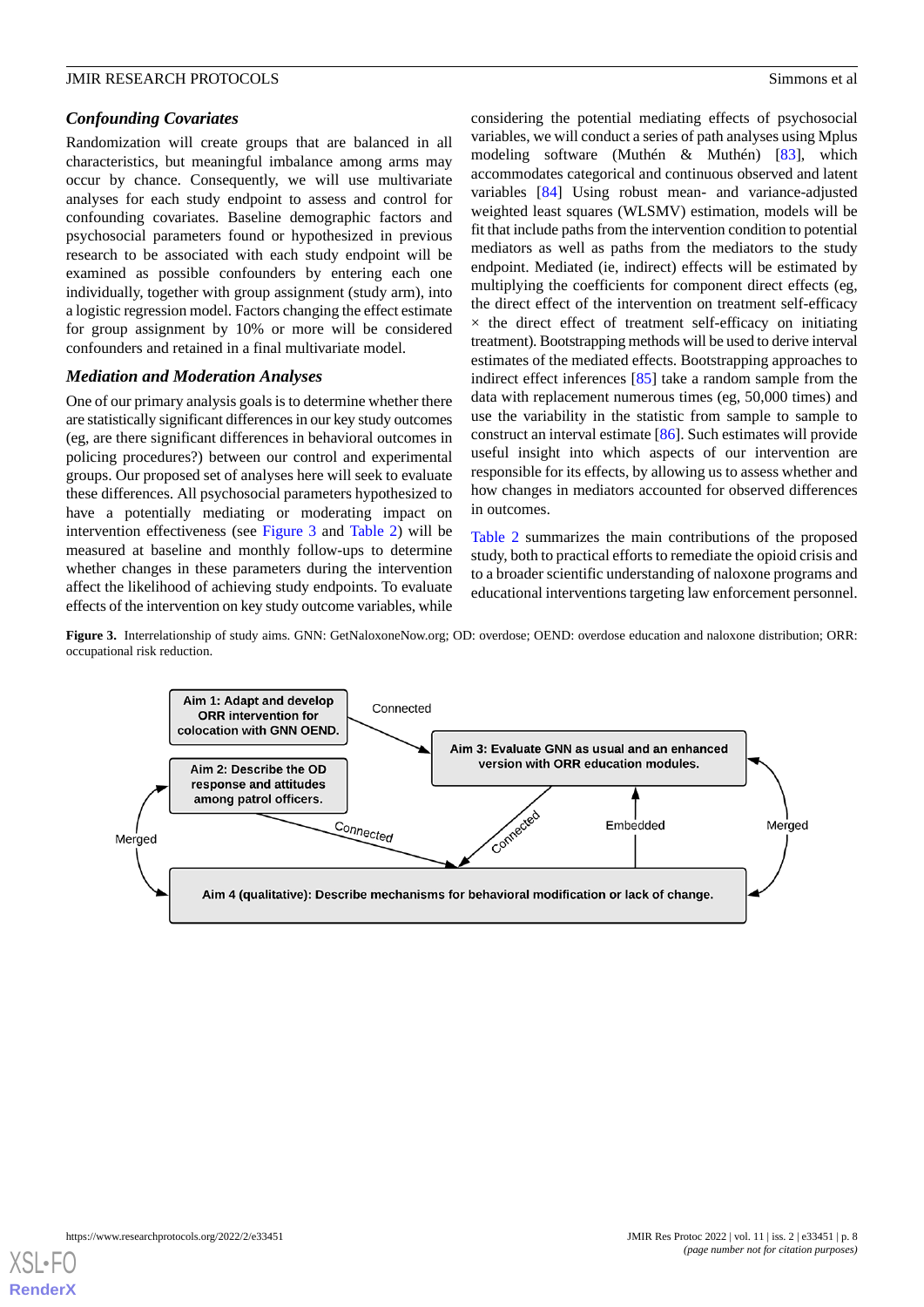<span id="page-8-0"></span>**Table 2.** Study implications and impacts.

| Gaps in extant research                                                                                                                                        | Policy/intervention implications of findings                                                                                                                                                                                                                      |
|----------------------------------------------------------------------------------------------------------------------------------------------------------------|-------------------------------------------------------------------------------------------------------------------------------------------------------------------------------------------------------------------------------------------------------------------|
| Studies on law enforcement interventions with naloxone in OD <sup>a</sup> events<br>are sparse and limited to pre- and posttests of knowledge and attitudes.   | Study findings from baseline data will provide important indicators of<br>police engagement with the topic of opioid-related OD in terms of policing<br>behaviors and personal attitudes.                                                                         |
| Studies on police officers' willingness to intervene in an opioid-related                                                                                      | Baseline findings will provide a knowledge base regarding key obstacles                                                                                                                                                                                           |
| OD, in relation to their attitudes toward opioid misusers, are also sparse                                                                                     | to and facilitators of the willingness and preparedness of the police to ad-                                                                                                                                                                                      |
| and understudied.                                                                                                                                              | minister naloxone and related risk reduction practices.                                                                                                                                                                                                           |
| The relationship of first-hand OD experiences with attitudes toward                                                                                            | Baseline findings will establish potential correlations between background                                                                                                                                                                                        |
| $PWUO^b/PWID^c$ is unstudied.                                                                                                                                  | experiences with OD and current attitudes.                                                                                                                                                                                                                        |
| Current easily accessed OEND <sup>d</sup> interventions for law enforcement do not<br>include modules related to ORR <sup>e</sup> during engagement with PWUO. | This study will be the first to prospectively examine the impact of ORR<br>training to align law enforcement with public health goals in relation to<br>the opioid OD crisis.                                                                                     |
| Training of law enforcement personnel does not commonly engage issues<br>of stigma related to PWUO/PWID.                                                       | The study will assess the potential for behavioral and attitudinal modifica-<br>tion to result from an emphasis on police safety and strong argumentation<br>about how treatment (and referrals to treatment) and risk reduction practices<br>protect the police. |
| Training tends to be limited to knowledge and confidence to intervene                                                                                          | Study findings will provide empirical evidence to warrant scale-up of police                                                                                                                                                                                      |
| and is not aimed at increasing the willingness to intervene or greater en-                                                                                     | education programs to cover ORR and best-practice engagement with                                                                                                                                                                                                 |
| gagement.                                                                                                                                                      | PWUO and PWID.                                                                                                                                                                                                                                                    |
| ORR training protocols for law enforcement are not colocated with OEND.                                                                                        | Findings and enhanced ORR/OEND training curricula will be disseminated<br>directly to law enforcement and public health professionals allowing for<br>rapid implementation of new training protocols and curricula.                                               |
| Psychosocial mechanisms underlying changes in OD knowledge and the                                                                                             | Longitudinal (12-month) follow-ups posttraining will provide an evidence                                                                                                                                                                                          |
| willingness to intervene, as well as changes in stigmatizing attitudes toward                                                                                  | base for changes in knowledge, the willingness to intervene, and stigma-                                                                                                                                                                                          |
| opioid misusers, are not well understood.                                                                                                                      | tizing attitudes toward opioid misusers.                                                                                                                                                                                                                          |
| Police attitudes and practices related to PWUO/PWID are likely grounded                                                                                        | Qualitative research will aid in the interpretation of study findings, leading                                                                                                                                                                                    |
| in personal experience, such that the same event (eg, witnessing or inter-                                                                                     | to greater specificity in terms of the psychosocial processes involved and,                                                                                                                                                                                       |
| vening in an opioid OD emergency with or without naloxone) may compel                                                                                          | therefore, greater utility to law enforcement officers who frequently come                                                                                                                                                                                        |
| changes in attitudes and behavior in some officers and not in others.                                                                                          | in contact with opioid-dependent populations during and after OD events.                                                                                                                                                                                          |
| The experiences and perceptions of law enforcement personnel are not                                                                                           | Dissemination of experiences and perceptions of law enforcement person-                                                                                                                                                                                           |
| well represented in the scientific literature on OD in the current opioid                                                                                      | nel will support policy and protocol changes in respect to OD-related ex-                                                                                                                                                                                         |
| crisis.                                                                                                                                                        | periences among law enforcement.                                                                                                                                                                                                                                  |

<sup>4</sup>OD: overdose.

<sup>b</sup>PWUO: people who use opioids.

<sup>c</sup>PWID: people who inject drugs.

<sup>d</sup>OEND: overdose education and naloxone distribution.

<sup>e</sup>ORR: occupational risk reduction.

#### *Sample Size and Power Considerations*

Using standard methods [\[87](#page-14-0)] for computing power calculations, with  $\alpha$ =.05, and with the reasonable goal of detecting a medium effect size (*d*=0.50), we utilized G\*Power (version 3.1) and determined that a randomized trial comparing 2 study arms with 150 (50%) participants in each arm will have more than 80% power that will subsequently allow us to detect statistically significant differences outcomes between our 2 groups. This proposed sample size will allow us to reasonably achieve our study aims.

#### *Missing Data*

[XSL](http://www.w3.org/Style/XSL)•FO **[RenderX](http://www.renderx.com/)**

In line with other research collecting online survey data, we anticipate that there may be some missing data among our survey data, but that falls within reasonable expectations for studies with this kind of study design. To address the possibility of some missing data in our analyses, we will use group mean

imputation, a common estimation method utilized in survey data [\[88](#page-14-1)].

#### *Analysis of Qualitative Interview Data*

Transcribed audio-recorded interviews (N=60) will be analyzed following Lewis et al's [\[89](#page-14-2)] 5-step framework analysis approach [[90\]](#page-14-3). A priori qualitative constructs include the first experience with OD, personal experience with OD, naloxone knowledge, naloxone training, experience with OD and naloxone, naloxone costs and benefits, dual-role challenges, other kinds of challenges, attitudes toward PWUD and stigma, concerns about health risks, personal values and institutional environment, the opioid crisis, and COVID-19.

#### **Mixed Methods Synthesis**

As depicted in [Figure 3](#page-7-0), the study will join qualitative and quantitative data sources at a number of key intersections throughout. Mixed methods studies in public health conventionally focus on multiple (and potentially interacting)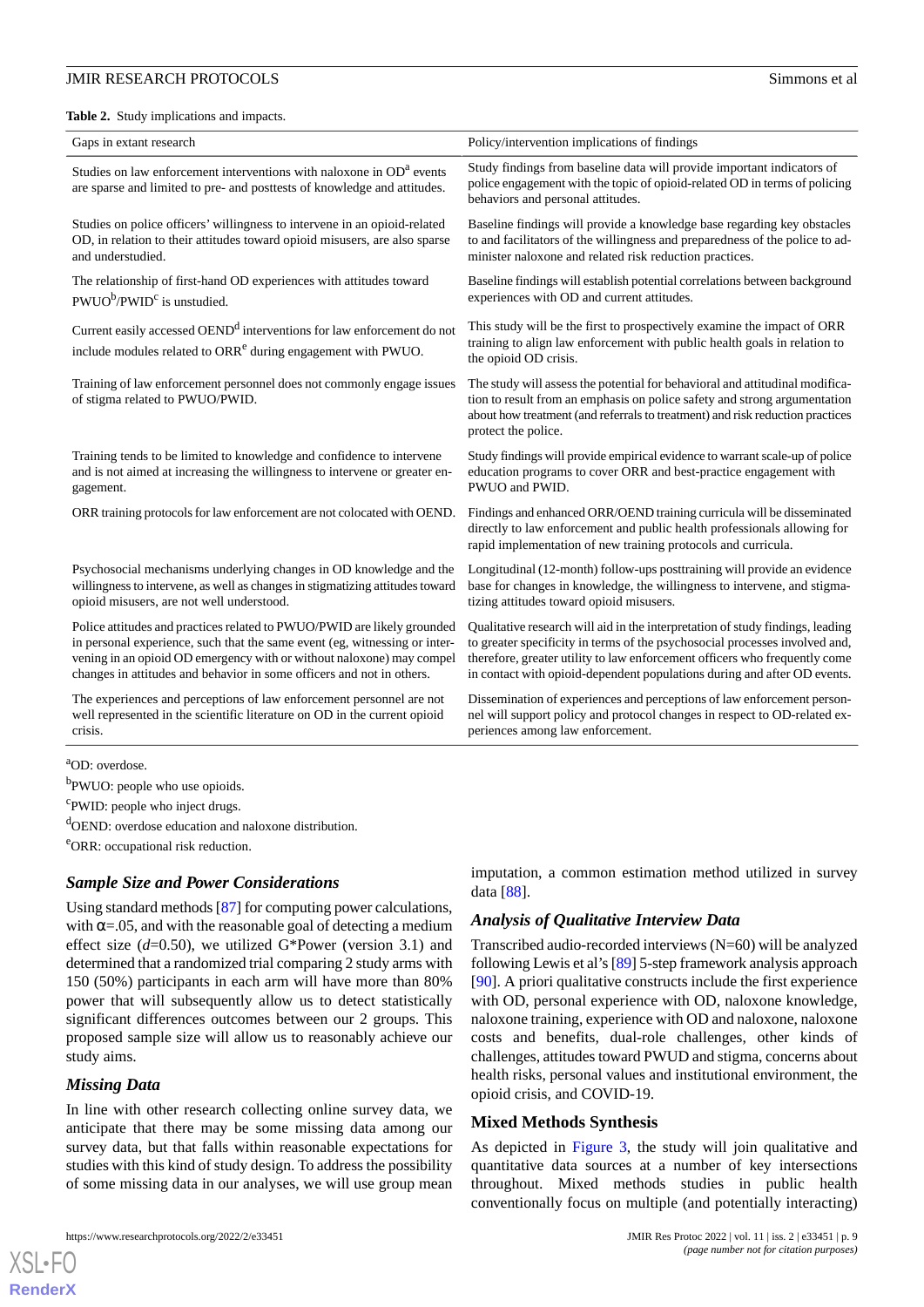determinants of health-related outcomes by locating points of articulation between different theoretical and methodological approaches [[91-](#page-14-4)[98\]](#page-14-5). Our mixed methods strategy has multiple "points of interface" [\[99](#page-14-6)] designed to yield a dialogue between data sources [[100](#page-14-7)]. The National Institutes of Health (NIH) Best Practices for Mixed Methods Research [[101\]](#page-14-8) distinguishes 3 primary mechanisms for integration: merging, connecting, and embedding.

# *Results*

#### **Expected Outcomes**

The OPS will be the first study to longitudinally assess the impact of a web-based opioid-related ORR intervention for law enforcement in the U.S. Findings from our randomized pragmatic clinical trial will provide evidence as to whether our experimental training actually removes barriers to life-saving police engagement with PWUO/PWID by focusing both on the safety of law enforcement and on evidence-based and best practices for working with persons at risk of an opioid OD. In sum, we expect our simultaneous embedded mixed methods approach will provide empirical evaluation of the diffusion of a naloxone-based response among law enforcement.

#### **Expected Timeline**

Despite the fact that COVID-19-related precautions and the national spotlight on policing practices hindered study participation, we expected our baseline data collection to be complete (with a sample of 300 police officers) by the end of 2021, with a 1-year follow-up for each study participant, ending in December 2022.

# *Discussion*

#### **Summary**

OD deaths are currently the largest cause of accidental deaths in the U.S., and opioid-related OD deaths constitute the overwhelming majority of these deaths. To address the epidemic, a knowledge base for effective law enforcement interventions is both necessary and urgent. This proposed study is designed to provide a knowledge base regarding key obstacles to and facilitators of the willingness and preparedness of the police to administer naloxone and the related risk reduction practices, and evaluate the efficacy of a web-based opioid-related occupational safety and risk reduction curriculum.

#### **Strengths and Limitations**

The OPS is the first study to longitudinally assess the impact of an opioid-related ORR intervention for law enforcement in the U.S.

Our randomized pragmatic clinical trial aims to remove barriers to life-saving police engagement with PWUO/PWID by focusing both on the safety of law enforcement and evidence-based and best practices for working with persons at risk of an opioid OD.

Our simultaneous embedded mixed methods approach will provide empirical evaluation of the diffusion of the naloxone-based response among law enforcement.

However, COVID-19-related precautions and the national spotlight on policing practices may hinder study participation.

#### **Conclusion**

Findings from this study will be applied to the development and implementation of effective interventions for police officers aimed at harmonizing law enforcement practices with public health goals. Study products (training curricula) will also be disseminated nationally.

#### **Acknowledgments**

Funding was provided by the Centers for Disease Control and Prevention (CDC; grant R01 CE003056).

The authors gratefully acknowledge support from Chief Jon Murad of the Burlington Vermont Police Department, Grace Keller and Dr Kimberly Blake of Burlington Vermont's Howard Center Safe Recovery Program, Dr Alexander Walley of the Boston Medical Center/Boston University School of Medicine, Michael Petersen of CleanSlate, and Harm Reductionist Mark Kinzly (and his niece Anna Kinzly), who all contributed to the educational content of the Opioids and Police Safety Study (OPS) training. Special thanks are also due to videographers Stewart Martin of Televideo Productions and Douglas Luftin of Lufkin Graphic Designs, our graphic designer Richard Clark of Whale Creative, and our webmaster Toan Teng of Tech4Research, who is also responsible for the development and security of our online data collection system. We also want to thank Alice Bell, from Prevention Point Pittsburgh in PA, who assisted with numerous aspects of the curriculum design and study; Dave DeAndrea, who narrated the training; and William Braynen, who contributed original music. Finally, many thanks to our Community Advisory Board members, as well as the police officers who volunteered to pilot the training.

#### **Authors' Contributions**

JS and LE jointly conceived the study; JS provided the conceptual framework; SR and LB developed the statistical analysis; LB, JS, and LE (with support from the entire team) provided educational content; BA provided expertise in relation to policing and police training; and JS, LE, ASB, LB, SR, and ND wrote the protocol.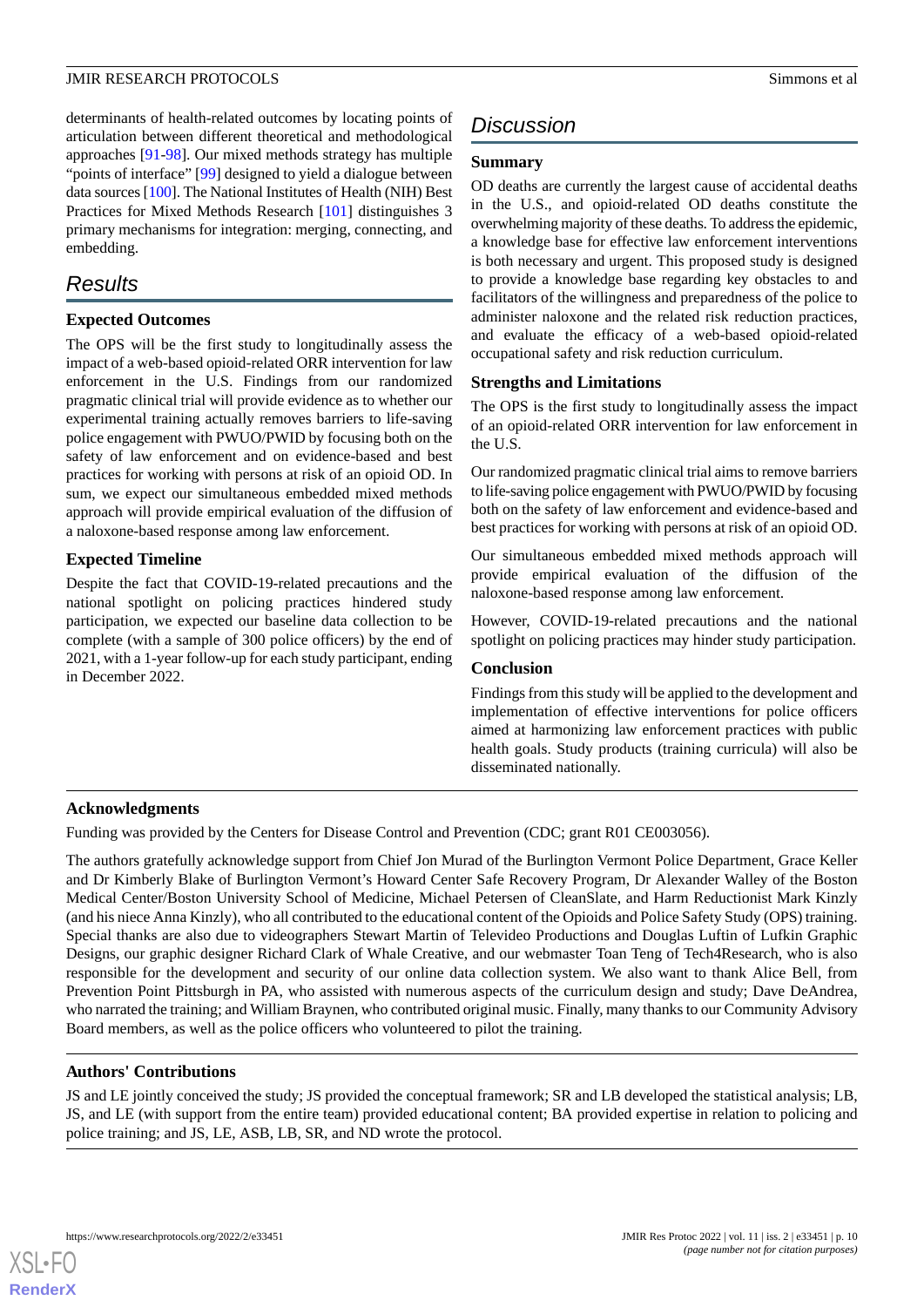### **Conflicts of Interest**

The Opioids and Police Safety Study (OPS) training, along with the COVID-19 training, will be disseminated free of charge once the study is complete. There will also be no charge for certificates of completion. New York University (NYU) will own the copyright for the OPS and COVID-19 training programs. The training programs will be housed at GetNaloxoneNow.org (GNN), an entity developed and owned by the first author and principal investigator (PI), JS. Currently, JS houses the first responder training, along with a training for laypeople—the bystander training—on GetNaloxoneNow.org for free as well. A US \$10 donation is requested in exchange for a certificate of completion in order to defray costs for keeping the training modules up to date. Theoretically, the study could lead to additional GNN users, which could, potentially, increase the financial value of these computer-based training programs. The study could also benefit due to the potential for enhanced licensure to other users, although licensure to other users never has been initiated nor is planned. JS is the founder and owner of GetNaloxoneNow.org, where the training modules are housed and where they will become available (at no cost) at the conclusion of the study.

### <span id="page-10-0"></span>**References**

- <span id="page-10-1"></span>1. Press Release: Overdose Deaths Accelerating During COVID-19. Centers for Disease Control and Prevention (CDC). 2020. URL: <https://www.cdc.gov/media/releases/2020/p1218-overdose-deaths-covid-19.html,> [accessed 2021-12-01]
- <span id="page-10-2"></span>2. Friedman J, Beletsky L, Schriger DL. Overdose-related cardiac arrests observed by emergency medical services during the US COVID-19 epidemic. JAMA Psychiatry 2021 May 01;78(5):562-564 [[FREE Full text](http://europepmc.org/abstract/MED/33270086)] [doi: [10.1001/jamapsychiatry.2020.4218](http://dx.doi.org/10.1001/jamapsychiatry.2020.4218)] [Medline: [33270086](http://www.ncbi.nlm.nih.gov/entrez/query.fcgi?cmd=Retrieve&db=PubMed&list_uids=33270086&dopt=Abstract)]
- <span id="page-10-3"></span>3. Vital Statistics Rapid Release: Provision Drug Overdose Death Counts. Centers for Disease Control and Prevention (CDC). 2021. URL: <https://www.cdc.gov/nchs/nvss/vsrr/drug-overdose-data.htm> [accessed 2021-12-01]
- <span id="page-10-4"></span>4. Drug Overdoses Killed A Record Number Of Americans in 2020, Jumping by Nearly 30%. National Public Radio (WNYC). 2021. URL: [https://www.npr.org/2021/07/14/1016029270/](https://www.npr.org/2021/07/14/1016029270/drug-overdoses-killed-a-record-number-of-americans-in-2020-jumping-by-nearly-30)
- [drug-overdoses-killed-a-record-number-of-americans-in-2020-jumping-by-nearly-30](https://www.npr.org/2021/07/14/1016029270/drug-overdoses-killed-a-record-number-of-americans-in-2020-jumping-by-nearly-30) [accessed 2021-12-01]
- 5. Volpe DA, McMahon Tobin GA, Mellon RD, Katki AG, Parker RJ, Colatsky T, et al. Uniform assessment and ranking of opioid μ receptor binding constants for selected opioid drugs. Regul Toxicol Pharmacol 2011 Apr;59(3):385-390. [doi: [10.1016/j.yrtph.2010.12.007\]](http://dx.doi.org/10.1016/j.yrtph.2010.12.007) [Medline: [21215785](http://www.ncbi.nlm.nih.gov/entrez/query.fcgi?cmd=Retrieve&db=PubMed&list_uids=21215785&dopt=Abstract)]
- 6. Lewis C, Vo H, Fishman M. Intranasal naloxone and related strategies for opioid overdose intervention by nonmedical personnel: a review. SAR 2017 Oct;Volume 8:79-95. [doi: [10.2147/sar.s101700](http://dx.doi.org/10.2147/sar.s101700)]
- 7. U.S. Food and Drug Administration Approves Kaleo's EVZIO™ for the Emergency Treatment of Opioid Overdose. Public Radio Newswire. 2014. URL: [https://www.prnewswire.com/news-releases/](https://www.prnewswire.com/news-releases/us-food-and-drug-administration-approves-kaleos-evzio-for-the-emergency-treatment-of-opioid-overdose-253743961.html) [us-food-and-drug-administration-approves-kaleos-evzio-for-the-emergency-treatment-of-opioid-overdose-253743961.html](https://www.prnewswire.com/news-releases/us-food-and-drug-administration-approves-kaleos-evzio-for-the-emergency-treatment-of-opioid-overdose-253743961.html) [accessed 2021-12-01]
- 8. Barton ED, Colwell CB, Wolfe T, Fosnocht D, Gravitz C, Bryan T, et al. Efficacy of intranasal naloxone as a needleless alternative for treatment of opioid overdose in the prehospital setting. J Emerg Med 2005 Oct;29(3):265-271. [doi: [10.1016/j.jemermed.2005.03.007\]](http://dx.doi.org/10.1016/j.jemermed.2005.03.007) [Medline: [16183444](http://www.ncbi.nlm.nih.gov/entrez/query.fcgi?cmd=Retrieve&db=PubMed&list_uids=16183444&dopt=Abstract)]
- <span id="page-10-5"></span>9. McDonald R, Strang J. Are take-home naloxone programmes effective? Systematic review utilizing application of the Bradford Hill criteria. Addiction 2016 Jul 30;111(7):1177-1187 [\[FREE Full text\]](http://europepmc.org/abstract/MED/27028542) [doi: [10.1111/add.13326\]](http://dx.doi.org/10.1111/add.13326) [Medline: [27028542](http://www.ncbi.nlm.nih.gov/entrez/query.fcgi?cmd=Retrieve&db=PubMed&list_uids=27028542&dopt=Abstract)]
- <span id="page-10-6"></span>10. Jones JD, Roux P, Stancliff S, Matthews W, Comer SD. Brief overdose education can significantly increase accurate recognition of opioid overdose among heroin users. Int J Drug Policy 2014 Jan;25(1):166-170 [\[FREE Full text\]](http://europepmc.org/abstract/MED/23773683) [doi: [10.1016/j.drugpo.2013.05.006\]](http://dx.doi.org/10.1016/j.drugpo.2013.05.006) [Medline: [23773683\]](http://www.ncbi.nlm.nih.gov/entrez/query.fcgi?cmd=Retrieve&db=PubMed&list_uids=23773683&dopt=Abstract)
- <span id="page-10-9"></span>11. Ashrafioun L, Gamble S, Herrmann M, Baciewicz G. Evaluation of knowledge and confidence following opioid overdose prevention training: a comparison of types of training participants and naloxone administration methods. Subst Abus 2016 Oct 29;37(1):76-81. [doi: [10.1080/08897077.2015.1110550\]](http://dx.doi.org/10.1080/08897077.2015.1110550) [Medline: [26514071\]](http://www.ncbi.nlm.nih.gov/entrez/query.fcgi?cmd=Retrieve&db=PubMed&list_uids=26514071&dopt=Abstract)
- <span id="page-10-7"></span>12. Arredondo J, Strathdee SA, Cepeda J, Abramovitz D, Artamonova I, Clairgue E, et al. Measuring improvement in knowledge of drug policy reforms following a police education program in Tijuana, Mexico. Harm Reduct J 2017 Nov 08;14(1):72 [[FREE Full text](https://harmreductionjournal.biomedcentral.com/articles/10.1186/s12954-017-0198-2)] [doi: [10.1186/s12954-017-0198-2\]](http://dx.doi.org/10.1186/s12954-017-0198-2) [Medline: [29117858](http://www.ncbi.nlm.nih.gov/entrez/query.fcgi?cmd=Retrieve&db=PubMed&list_uids=29117858&dopt=Abstract)]
- <span id="page-10-8"></span>13. Strathdee SA, Arredondo J, Rocha T, Abramovitz D, Rolon ML, Patiño Mandujano E, et al. A police education programme to integrate occupational safety and HIV prevention: protocol for a modified stepped-wedge study design with parallel prospective cohorts to assess behavioural outcomes. BMJ Open 2015 Aug 10;5(8):e008958 [[FREE Full text\]](https://bmjopen.bmj.com/lookup/pmidlookup?view=long&pmid=26260350) [doi: [10.1136/bmjopen-2015-008958\]](http://dx.doi.org/10.1136/bmjopen-2015-008958) [Medline: [26260350](http://www.ncbi.nlm.nih.gov/entrez/query.fcgi?cmd=Retrieve&db=PubMed&list_uids=26260350&dopt=Abstract)]
- 14. Cepeda JA, Beletsky L, Sawyer A, Serio-Chapman C, Smelyanskaya M, Han J, et al. Occupational safety in the age of the opioid crisis: needle stick injury among Baltimore police. J Urban Health 2017 Feb 19;94(1):100-103 [\[FREE Full text\]](http://europepmc.org/abstract/MED/28105586) [doi: [10.1007/s11524-016-0115-0](http://dx.doi.org/10.1007/s11524-016-0115-0)] [Medline: [28105586\]](http://www.ncbi.nlm.nih.gov/entrez/query.fcgi?cmd=Retrieve&db=PubMed&list_uids=28105586&dopt=Abstract)
- 15. Attorney General Loretta Lynch. Memorandum for Heads of Department Components. Department of Justice. 2016. URL: <https://www.justice.gov/opa/file/891366/download> [accessed 2021-12-01]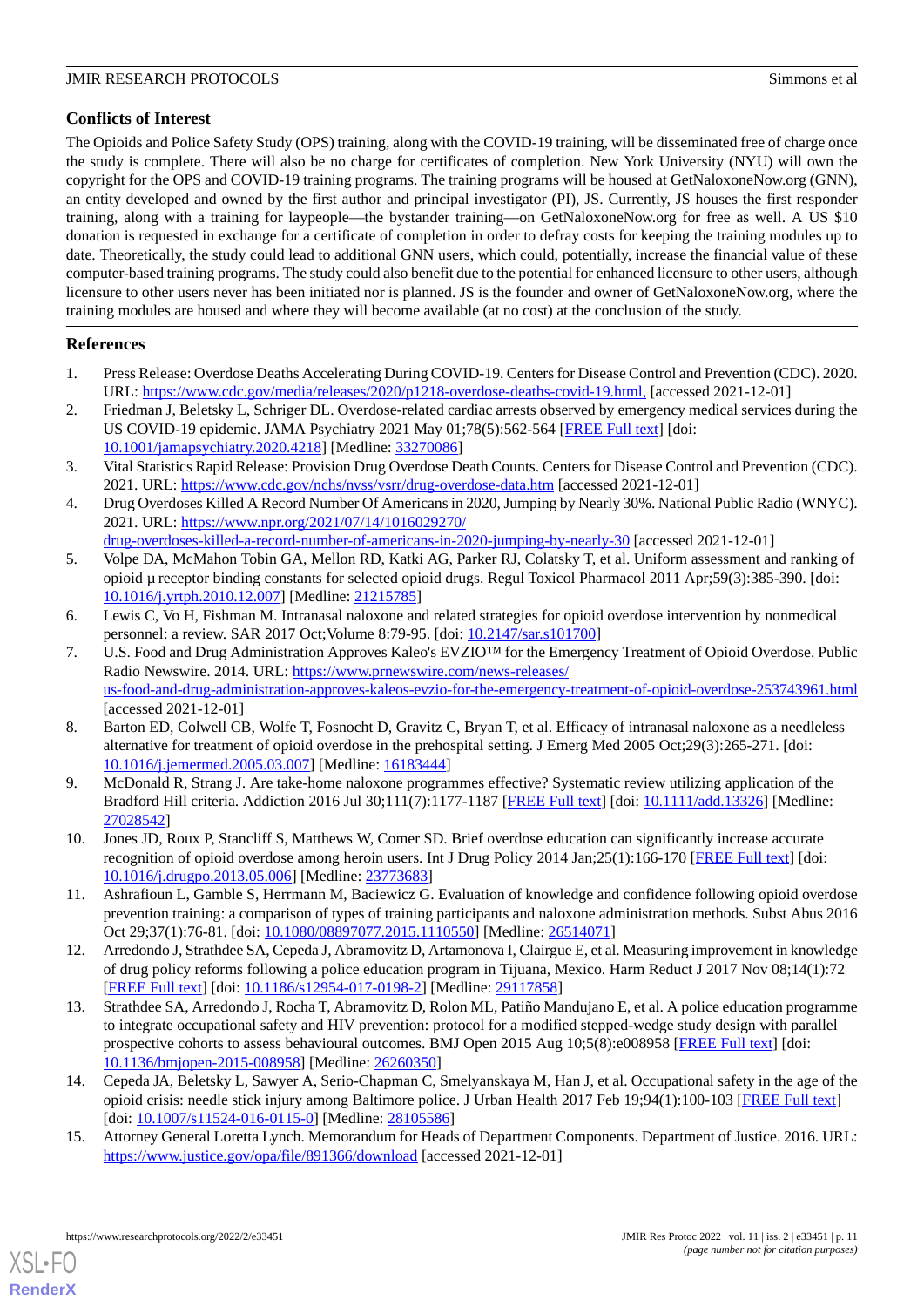- <span id="page-11-0"></span>16. Police Executive Research Forum. The Unprecedented Opioid Epidemic: As Overdoses Become a Leading Cause of Death, Police, Sheriffs, and Health Agencies Must Step up Their Response. Washington DC: Police Executive Research Forum; 2017.
- 17. Baker P, Beletsky L, Avalos L, Venegas C, Rivera C, Strathdee SA, et al. Policing practices and risk of HIV infection among people who inject drugs. Epidemiol Rev 2020 Jan 31;42(1):27-40 [[FREE Full text](http://europepmc.org/abstract/MED/33184637)] [doi: [10.1093/epirev/mxaa010](http://dx.doi.org/10.1093/epirev/mxaa010)] [Medline: [33184637](http://www.ncbi.nlm.nih.gov/entrez/query.fcgi?cmd=Retrieve&db=PubMed&list_uids=33184637&dopt=Abstract)]
- <span id="page-11-1"></span>18. Park JN, Rouhani S, Beletsky L, Vincent L, Saloner B, Sherman SG. Situating the continuum of overdose risk in the social determinants of health: a new conceptual framework. Milbank Q 2020 Sep 18;98(3):700-746 [[FREE Full text](http://europepmc.org/abstract/MED/32808709)] [doi: [10.1111/1468-0009.12470\]](http://dx.doi.org/10.1111/1468-0009.12470) [Medline: [32808709](http://www.ncbi.nlm.nih.gov/entrez/query.fcgi?cmd=Retrieve&db=PubMed&list_uids=32808709&dopt=Abstract)]
- <span id="page-11-3"></span><span id="page-11-2"></span>19. Del Pozo B, Beletsky L, Goulka J, Kleinig J. Beyond decriminalization: ending the war on drugs requires recasting police discretion through the lens of a public health ethic. Am J Bioeth 2021 Apr 07;21(4):41-44. [doi: [10.1080/15265161.2021.1891339\]](http://dx.doi.org/10.1080/15265161.2021.1891339) [Medline: [33825640\]](http://www.ncbi.nlm.nih.gov/entrez/query.fcgi?cmd=Retrieve&db=PubMed&list_uids=33825640&dopt=Abstract)
- <span id="page-11-4"></span>20. Goulka J, Del Pozo B, Beletsky L. From public safety to public health: re-envisioning the goals and methods of policing. J Community Saf Well Being 2021 Mar 19;6(1):22-27 [[FREE Full text](http://europepmc.org/abstract/MED/34660886)] [doi: [10.35502/jcswb.184\]](http://dx.doi.org/10.35502/jcswb.184) [Medline: [34660886\]](http://www.ncbi.nlm.nih.gov/entrez/query.fcgi?cmd=Retrieve&db=PubMed&list_uids=34660886&dopt=Abstract)
- <span id="page-11-5"></span>21. Gerberding JL. Management of occupational exposures to blood-borne viruses. N Engl J Med 1995 Feb 16;332(7):444-451. [doi: [10.1056/nejm199502163320707](http://dx.doi.org/10.1056/nejm199502163320707)]
- <span id="page-11-6"></span>22. Mittal ML, Beletsky L, Patiño E, Abramovitz D, Rocha T, Arredondo J, et al. Prevalence and correlates of needle-stick injuries among active duty police officers in Tijuana, Mexico. J Int AIDS Soc 2016 Jul 18;19:20874. [doi: [10.7448/ias.19.4.20874](http://dx.doi.org/10.7448/ias.19.4.20874)]
- <span id="page-11-7"></span>23. McDaniels AK, Butler E. Butler, Deputy, Two EMS Providers Treated for Overdose Symptoms Responding to Call. 2017. URL: <http://www.baltimoresun.com/health/bs-md-harford-opioid-exposure-20170523-story.html> [accessed 2021-12-01]
- <span id="page-11-8"></span>24. Beletsky L, Davis CS. Today's fentanyl crisis: Prohibition's Iron Law, revisited. Int J Drug Policy 2017 Aug;46:156-159. [doi: [10.1016/j.drugpo.2017.05.050](http://dx.doi.org/10.1016/j.drugpo.2017.05.050)] [Medline: [28735773](http://www.ncbi.nlm.nih.gov/entrez/query.fcgi?cmd=Retrieve&db=PubMed&list_uids=28735773&dopt=Abstract)]
- <span id="page-11-9"></span>25. Banta-Green CJ, Beletsky L, Schoeppe JA, Coffin PO, Kuszler PC. Police officers' and paramedics' experiences with overdose and their knowledge and opinions of Washington State's drug overdose-naloxone-Good Samaritan law. J Urban Health 2013 Dec 31;90(6):1102-1111 [\[FREE Full text\]](http://europepmc.org/abstract/MED/23900788) [doi: [10.1007/s11524-013-9814-y\]](http://dx.doi.org/10.1007/s11524-013-9814-y) [Medline: [23900788\]](http://www.ncbi.nlm.nih.gov/entrez/query.fcgi?cmd=Retrieve&db=PubMed&list_uids=23900788&dopt=Abstract)
- <span id="page-11-10"></span>26. Associated Press. Police Union Files Complaint against Carrying Naloxone. 2017. URL: [https://www.seattletimes.com/](https://www.seattletimes.com/news/police-union-files-complaint-against-carrying-naloxone/) [news/police-union-files-complaint-against-carrying-naloxone/](https://www.seattletimes.com/news/police-union-files-complaint-against-carrying-naloxone/) [accessed 2021-12-01]
- 27. Bluthenthal R, Lorvick J, Kral A, Erringer E, Kahn J. Collateral damage in the war on drugs: HIV risk behaviors among injection drug users. Int J Drug Policy 1999 Feb;10(1):25-38. [doi: [10.1016/s0955-3959\(98\)00076-0](http://dx.doi.org/10.1016/s0955-3959(98)00076-0)]
- 28. Shannon K, Rusch M, Shoveller J, Alexson D, Gibson K, Tyndall M, Maka Project Partnership. Mapping violence and policing as an environmental-structural barrier to health service and syringe availability among substance-using women in street-level sex work. Int J Drug Policy 2008 Apr;19(2):140-147. [doi: [10.1016/j.drugpo.2007.11.024](http://dx.doi.org/10.1016/j.drugpo.2007.11.024)] [Medline: [18207725\]](http://www.ncbi.nlm.nih.gov/entrez/query.fcgi?cmd=Retrieve&db=PubMed&list_uids=18207725&dopt=Abstract)
- <span id="page-11-14"></span>29. Pollini R, Brouwer KC, Lozada RM, Ramos R, Cruz MF, Magis-Rodriguez C, et al. Syringe possession arrests are associated with receptive syringe sharing in two Mexico-US border cities. Addiction 2008 Jan;103(1):101-108 [\[FREE Full text](http://europepmc.org/abstract/MED/18028520)] [doi: [10.1111/j.1360-0443.2007.02051.x\]](http://dx.doi.org/10.1111/j.1360-0443.2007.02051.x) [Medline: [18028520\]](http://www.ncbi.nlm.nih.gov/entrez/query.fcgi?cmd=Retrieve&db=PubMed&list_uids=18028520&dopt=Abstract)
- 30. Strathdee SA, Lozada R, Martinez G, Vera A, Rusch M, Nguyen L, et al. Social and structural factors associated with HIV infection among female sex workers who inject drugs in the Mexico-US border region. PLoS One 2011 Apr 25;6(4):e19048 [[FREE Full text](https://dx.plos.org/10.1371/journal.pone.0019048)] [doi: [10.1371/journal.pone.0019048](http://dx.doi.org/10.1371/journal.pone.0019048)] [Medline: [21541349](http://www.ncbi.nlm.nih.gov/entrez/query.fcgi?cmd=Retrieve&db=PubMed&list_uids=21541349&dopt=Abstract)]
- <span id="page-11-11"></span>31. Beletsky L, Lozada R, Gaines T, Abramovitz D, Staines H, Vera A, et al. Syringe confiscation as an HIV risk factor: the public health implications of arbitrary policing in Tijuana and Ciudad Juarez, Mexico. J Urban Health 2013 Apr 18;90(2):284-298 [[FREE Full text](http://europepmc.org/abstract/MED/22806453)] [doi: [10.1007/s11524-012-9741-3\]](http://dx.doi.org/10.1007/s11524-012-9741-3) [Medline: [22806453](http://www.ncbi.nlm.nih.gov/entrez/query.fcgi?cmd=Retrieve&db=PubMed&list_uids=22806453&dopt=Abstract)]
- <span id="page-11-12"></span>32. Hammett TM, Bartlett NA, Chen Y, Ngu D, Cuong DD, Phuong NM, et al. Law enforcement influences on HIV prevention for injection drug users: observations from a cross-border project in China and Vietnam. Int J Drug Policy 2005 Aug;16(4):235-245. [doi: [10.1016/j.drugpo.2005.05.009](http://dx.doi.org/10.1016/j.drugpo.2005.05.009)]
- 33. Small W, Kerr T, Charette J, Schechter MT, Spittal PM. Impacts of intensified police activity on injection drug users: evidence from an ethnographic investigation. Int J Drug Policy 2006 Mar; 17(2):85-95. [doi: [10.1016/j.drugpo.2005.12.005](http://dx.doi.org/10.1016/j.drugpo.2005.12.005)]
- 34. Strathdee SA, Fraga WD, Case P, Firestone M, Brouwer KC, Perez SG, et al. "Vivo para consumirla y la consumo para vivir" ["I live to inject and inject to live"]: high-risk injection behaviors in Tijuana, Mexico. J Urban Health 2005 Sep 01;82(3 Suppl 4):iv58-iv73 [\[FREE Full text\]](http://europepmc.org/abstract/MED/16107441) [doi: [10.1093/jurban/jti108\]](http://dx.doi.org/10.1093/jurban/jti108) [Medline: [16107441\]](http://www.ncbi.nlm.nih.gov/entrez/query.fcgi?cmd=Retrieve&db=PubMed&list_uids=16107441&dopt=Abstract)
- <span id="page-11-13"></span>35. Rhodes T, Mikhailova L, Sarang A, Lowndes CM, Rylkov A, Khutorskoy M, et al. Situational factors influencing drug injecting, risk reduction and syringe exchange in Togliatti City, Russian Federation: a qualitative study of micro risk environment. Soc Sci Med 2003 Jul;57(1):39-54. [doi:  $10.1016 \times 0277 - 9536 \times 02)00521 - x$ ]
- 36. Cooper HL, Des Jarlais DC, Tempalski B, Bossak BH, Ross Z, Friedman SR. Drug-related arrest rates and spatial access to syringe exchange programs in New York City health districts: combined effects on the risk of injection-related infections among injectors. Health Place 2012 Mar;18(2):218-228 [\[FREE Full text](http://europepmc.org/abstract/MED/22047790)] [doi: [10.1016/j.healthplace.2011.09.005\]](http://dx.doi.org/10.1016/j.healthplace.2011.09.005) [Medline: [22047790](http://www.ncbi.nlm.nih.gov/entrez/query.fcgi?cmd=Retrieve&db=PubMed&list_uids=22047790&dopt=Abstract)]
- 37. Parkin S. Habitus and Drug Using Environments: Health, Place and Lived-Experience. London: Routledge; 2016.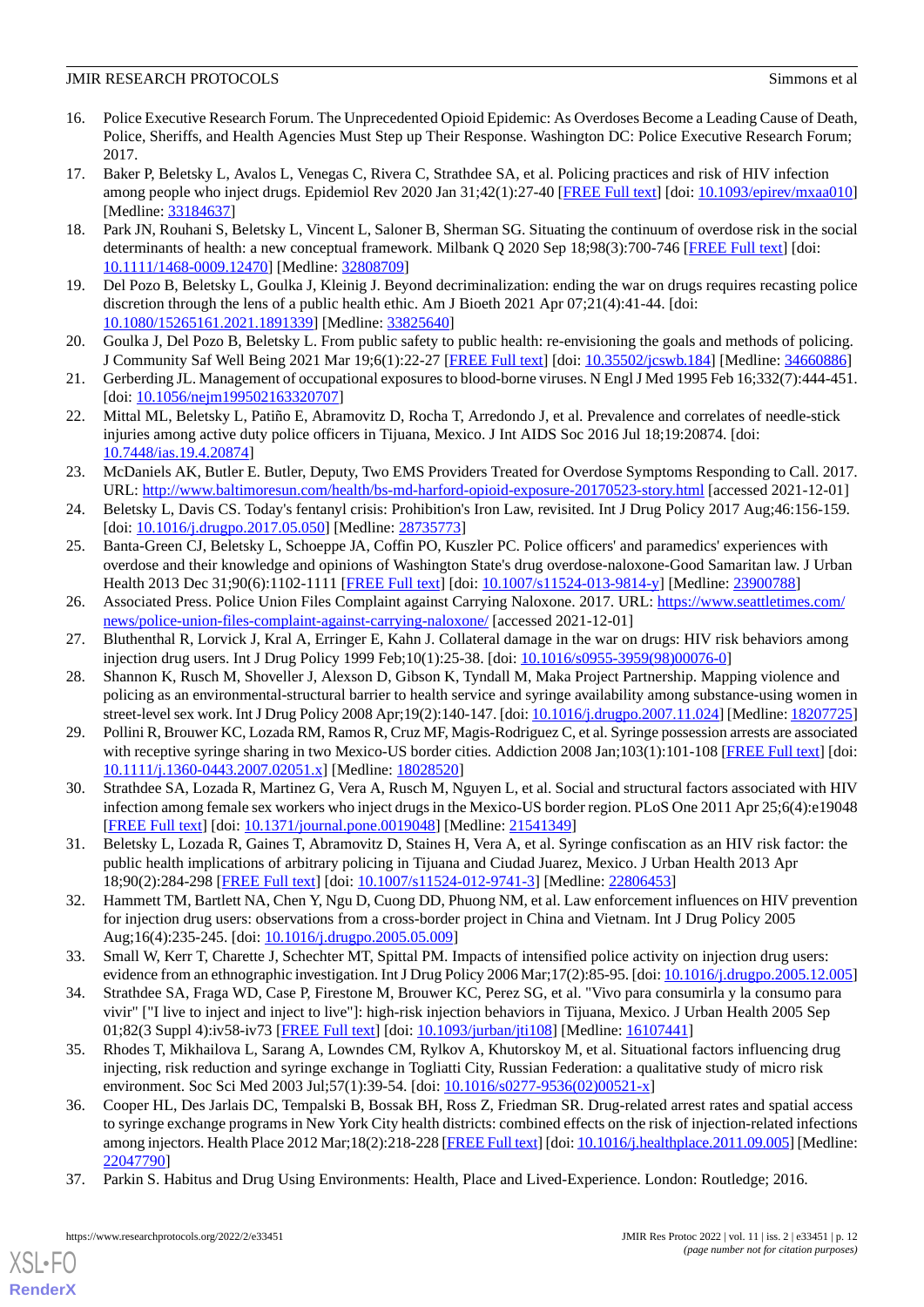- <span id="page-12-0"></span>38. Aitken C, Moore D, Higgs P, Kelsall J, Kerger M. The impact of a police crackdown on a street drug scene: evidence from the street. Int J Drug Policy 2002 Sep;13(3):193-202. [doi: [10.1016/s0955-3959\(02\)00075-0\]](http://dx.doi.org/10.1016/s0955-3959(02)00075-0)
- 39. Cooper H, Moore L, Gruskin S, Krieger N. The impact of a police drug crackdown on drug injectors' ability to practice harm reduction: a qualitative study. Soc Sci Med 2005 Aug;61(3):673-684. [doi: [10.1016/j.socscimed.2004.12.030\]](http://dx.doi.org/10.1016/j.socscimed.2004.12.030) [Medline: [15899325](http://www.ncbi.nlm.nih.gov/entrez/query.fcgi?cmd=Retrieve&db=PubMed&list_uids=15899325&dopt=Abstract)]
- 40. Davis CS, Burris S, Kraut-Becher J, Lynch KG, Metzger D. Effects of an intensive street-level police intervention on syringe exchange program use in Philadelphia, PA. Am J Public Health 2005 Feb;95(2):233-236. [doi: [10.2105/ajph.2003.033563](http://dx.doi.org/10.2105/ajph.2003.033563)]
- 41. Friedman S, Cooper LF, Tempalski B, Keem M, Friedman R, Flom P, et al. Relationships of deterrence and law enforcement to drug-related harms among drug injectors in US metropolitan areas. AIDS 2006 Jan 02;20(1):93-99. [doi: [10.1097/01.aids.0000196176.65551.a3](http://dx.doi.org/10.1097/01.aids.0000196176.65551.a3)] [Medline: [16327324](http://www.ncbi.nlm.nih.gov/entrez/query.fcgi?cmd=Retrieve&db=PubMed&list_uids=16327324&dopt=Abstract)]
- 42. Kerr T, Small W, Wood E. The public health and social impacts of drug market enforcement: a review of the evidence. Int J Drug Policy 2005 Aug;16(4):210-220. [doi: [10.1016/j.drugpo.2005.04.005\]](http://dx.doi.org/10.1016/j.drugpo.2005.04.005)
- <span id="page-12-1"></span>43. Beletsky L, Heller D, Jenness SM, Neaigus A, Gelpi-Acosta C, Hagan H. Syringe access, syringe sharing, and police encounters among people who inject drugs in New York City: a community-level perspective. Int J Drug Policy 2014 Jan;25(1):105-111 [\[FREE Full text\]](http://europepmc.org/abstract/MED/23916801) [doi: [10.1016/j.drugpo.2013.06.005](http://dx.doi.org/10.1016/j.drugpo.2013.06.005)] [Medline: [23916801](http://www.ncbi.nlm.nih.gov/entrez/query.fcgi?cmd=Retrieve&db=PubMed&list_uids=23916801&dopt=Abstract)]
- <span id="page-12-2"></span>44. Hayashi K, Ti L, Kaplan K, Suwannawong P, Wood E, Kerr T. Police interference with methadone treatment in Bangkok, Thailand. Int J Drug Policy 2015 Jan;26(1):112-115. [doi: [10.1016/j.drugpo.2014.08.009](http://dx.doi.org/10.1016/j.drugpo.2014.08.009)] [Medline: [25239286\]](http://www.ncbi.nlm.nih.gov/entrez/query.fcgi?cmd=Retrieve&db=PubMed&list_uids=25239286&dopt=Abstract)
- <span id="page-12-3"></span>45. Beletsky L, Cochrane J, Sawyer AL, Serio-Chapman C, Smelyanskaya M, Han J, et al. Police encounters among needle exchange clients in Baltimore: drug law enforcement as a structural determinant of health. Am J Public Health 2015 Sep;105(9):1872-1879. [doi: [10.2105/ajph.2015.302681\]](http://dx.doi.org/10.2105/ajph.2015.302681)
- <span id="page-12-5"></span><span id="page-12-4"></span>46. Wootson JC. Why This Ohio Sheriff Refuses to Let His Deputies Carry Narcan to Reverse Overdoses. 2017. URL: [https:/](https://tinyurl.com/yckwyszj) [/tinyurl.com/yckwyszj](https://tinyurl.com/yckwyszj) [accessed 2021-12-01]
- <span id="page-12-6"></span>47. Cherkis J, Wing N. Overdose Reversal Drug Naloxone Is Saving Lives, but Not All Police Departments Are on Board. 2015. URL: [https://www.huffpost.com/entry/naloxone-police\\_n\\_56216b5fe4b02f6a900c6d80](https://www.huffpost.com/entry/naloxone-police_n_56216b5fe4b02f6a900c6d80) [accessed 2021-12-01]
- 48. Jacoby JL, Crowley LM, Cannon RD, Weaver KD, Henry-Morrow TK, Henry KA, et al. Pennsylvania law enforcement use of Narcan. Am J Emerg Med 2020 Sep;38(9):1944-1946. [doi: [10.1016/j.ajem.2020.01.051\]](http://dx.doi.org/10.1016/j.ajem.2020.01.051) [Medline: [32057531\]](http://www.ncbi.nlm.nih.gov/entrez/query.fcgi?cmd=Retrieve&db=PubMed&list_uids=32057531&dopt=Abstract)
- 49. Pike E, Tillson M, Staton M, Webster JM. The role of law enforcement officers in responding to the opioid epidemic: a qualitative assessment. Subst Abus 2021 Jan 20;42(4):813-820 [\[FREE Full text\]](http://europepmc.org/abstract/MED/33471613) [doi: [10.1080/08897077.2020.1865243](http://dx.doi.org/10.1080/08897077.2020.1865243)] [Medline: [33471613](http://www.ncbi.nlm.nih.gov/entrez/query.fcgi?cmd=Retrieve&db=PubMed&list_uids=33471613&dopt=Abstract)]
- <span id="page-12-7"></span>50. White MD, Perrone D, Watts S, Malm A. Moving beyond Narcan: a police, social service, and researcher collaborative response to the opioid crisis. Am J Crim Justice 2021 Jul 03;46(4):626-643 [[FREE Full text](http://europepmc.org/abstract/MED/34248322)] [doi: [10.1007/s12103-021-09625-w\]](http://dx.doi.org/10.1007/s12103-021-09625-w) [Medline: [34248322\]](http://www.ncbi.nlm.nih.gov/entrez/query.fcgi?cmd=Retrieve&db=PubMed&list_uids=34248322&dopt=Abstract)
- <span id="page-12-8"></span>51. Friedman J, Syvertsen JL, Bourgois P, Bui A, Beletsky L, Pollini R. Intersectional structural vulnerability to abusive policing among people who inject drugs: a mixed methods assessment in California's central valley. Int J Drug Policy 2021 Jan;87:102981 [\[FREE Full text\]](http://europepmc.org/abstract/MED/33129133) [doi: [10.1016/j.drugpo.2020.102981\]](http://dx.doi.org/10.1016/j.drugpo.2020.102981) [Medline: [33129133](http://www.ncbi.nlm.nih.gov/entrez/query.fcgi?cmd=Retrieve&db=PubMed&list_uids=33129133&dopt=Abstract)]
- <span id="page-12-10"></span><span id="page-12-9"></span>52. Winograd RP, Stringfellow EJ, Phillips SK, Wood CA. Some law enforcement officers' negative attitudes toward overdose victims are exacerbated following overdose education training. Am J Drug Alcohol Abuse 2020 Sep 02;46(5):577-588. [doi: [10.1080/00952990.2020.1793159](http://dx.doi.org/10.1080/00952990.2020.1793159)] [Medline: [32931324\]](http://www.ncbi.nlm.nih.gov/entrez/query.fcgi?cmd=Retrieve&db=PubMed&list_uids=32931324&dopt=Abstract)
- <span id="page-12-11"></span>53. Reichert J, Lurigio A, Weisner L. The administration of naloxone by law enforcement officers: a statewide survey of police chiefs in Illinois. LEEF 2019 Dec 1;19(4):1-14. [doi: [10.19151/leef.2019.1904a\]](http://dx.doi.org/10.19151/leef.2019.1904a)
- <span id="page-12-12"></span>54. Simmons J, Rajan S, Goldsamt LA, Elliott L. Implementation of online opioid prevention, recognition and response trainings for laypeople: year 1 survey results. Subst Use Misuse 2018 Oct 15;53(12):1997-2002 [\[FREE Full text](http://europepmc.org/abstract/MED/29641944)] [doi: [10.1080/10826084.2018.1451891\]](http://dx.doi.org/10.1080/10826084.2018.1451891) [Medline: [29641944\]](http://www.ncbi.nlm.nih.gov/entrez/query.fcgi?cmd=Retrieve&db=PubMed&list_uids=29641944&dopt=Abstract)
- <span id="page-12-13"></span>55. Simmons J, Rajan S, Goldsamt L, Elliott L. Implementation of online opioid overdose prevention, recognition and response trainings for professional first responders: year 1 survey results. Drug Alcohol Depend 2016 Dec 01;169:1-4. [doi: [10.1016/j.drugalcdep.2016.10.003\]](http://dx.doi.org/10.1016/j.drugalcdep.2016.10.003) [Medline: [27744100\]](http://www.ncbi.nlm.nih.gov/entrez/query.fcgi?cmd=Retrieve&db=PubMed&list_uids=27744100&dopt=Abstract)
- <span id="page-12-14"></span>56. Beletsky L, Abramovitz D, Baker P, Arredondo J, Rangel G, Artamonova I, et al. Reducing police occupational needle stick injury risk following an interactive training: the SHIELD cohort study in Mexico. BMJ Open 2021 Apr 08;11(4):e041629. [doi: [10.1136/bmjopen-2020-041629\]](http://dx.doi.org/10.1136/bmjopen-2020-041629)
- <span id="page-12-15"></span>57. Wagner KD, Bovet LJ, Haynes B, Joshua A, Davidson PJ. Training law enforcement to respond to opioid overdose with naloxone: impact on knowledge, attitudes, and interactions with community members. Drug Alcohol Depend 2016 Aug 01;165:22-28. [doi: [10.1016/j.drugalcdep.2016.05.008](http://dx.doi.org/10.1016/j.drugalcdep.2016.05.008)] [Medline: [27262898](http://www.ncbi.nlm.nih.gov/entrez/query.fcgi?cmd=Retrieve&db=PubMed&list_uids=27262898&dopt=Abstract)]
- 58. Drug Enforcement Agency. Fentanyl: Safety Recommendations for First Responders. 2017. URL: [https://www.dea.gov/](https://www.dea.gov/documents/2017/2017-11/2017-11-28/fentanyl-safety-recommendations-first-responders) [documents/2017/2017-11/2017-11-28/fentanyl-safety-recommendations-first-responders](https://www.dea.gov/documents/2017/2017-11/2017-11-28/fentanyl-safety-recommendations-first-responders) [accessed 2021-12-08]
- 59. Formica SW, Waye KM, Benintendi AO, Yan S, Bagley SM, Beletsky L, et al. Characteristics of post-overdose public health-public safety outreach in Massachusetts. Drug Alcohol Depend 2021 Feb 01;219:108499. [doi: [10.1016/j.drugalcdep.2020.108499](http://dx.doi.org/10.1016/j.drugalcdep.2020.108499)] [Medline: [33421800](http://www.ncbi.nlm.nih.gov/entrez/query.fcgi?cmd=Retrieve&db=PubMed&list_uids=33421800&dopt=Abstract)]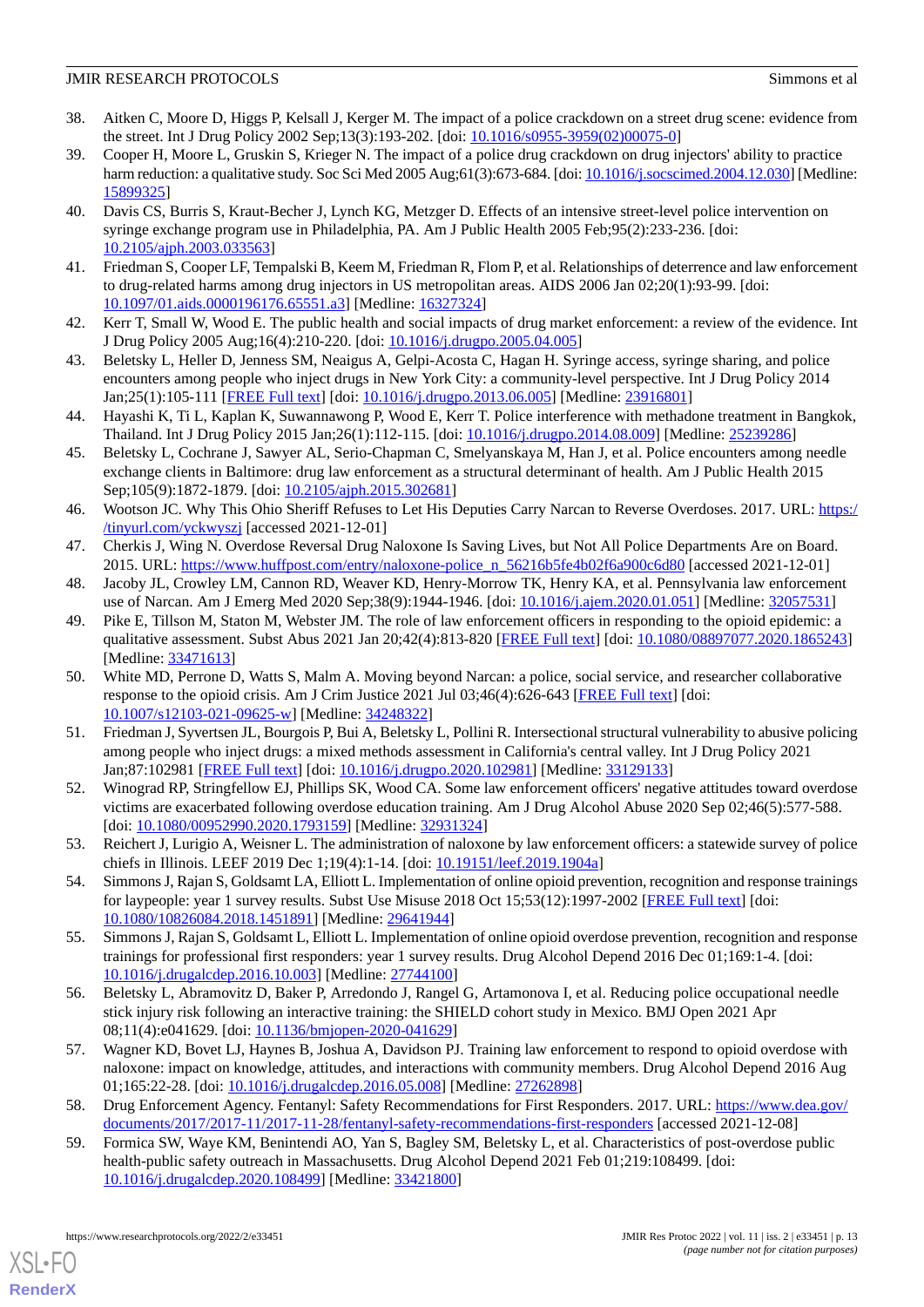- <span id="page-13-0"></span>60. Drug Enforcement Agency. Joint Intelligence Report: Analysis of Overdose Deaths in Pennsylvania, 2016. 2017. URL: [https://www.dea.gov/sites/default/files/2018-07/](https://www.dea.gov/sites/default/files/2018-07/DEA-PHL-DIR-034-17%20Analysis%20of%20Overdose%20Deaths%20in%20Pennsylvania%202016.pdf) [DEA-PHL-DIR-034-17%20Analysis%20of%20Overdose%20Deaths%20in%20Pennsylvania%202016.pdf](https://www.dea.gov/sites/default/files/2018-07/DEA-PHL-DIR-034-17%20Analysis%20of%20Overdose%20Deaths%20in%20Pennsylvania%202016.pdf) [accessed 2022-01-01]
- <span id="page-13-2"></span><span id="page-13-1"></span>61. Centers for Disease Control and Prevention (CDC). Drug Overdose Deaths: Drug Overdose Deaths Remain High. 2020. URL: <https://www.cdc.gov/drugoverdose/data/statedeaths.html> [accessed 2021-12-01]
- <span id="page-13-3"></span>62. Pennsylvania: Opioid-Involved Deaths and Related Harms. 2020. URL: [https://www.drugabuse.gov/drug-topics/opioids/](https://www.drugabuse.gov/drug-topics/opioids/opioid-summaries-by-state/pennsylvania-opioid-involved-deaths-related-harms) [opioid-summaries-by-state/pennsylvania-opioid-involved-deaths-related-harms](https://www.drugabuse.gov/drug-topics/opioids/opioid-summaries-by-state/pennsylvania-opioid-involved-deaths-related-harms) [accessed 2021-12-01]
- <span id="page-13-4"></span>63. CBS Television (WCAX). The Fix: More Vermonters Sought Help for Addiction during Pandemic. 2021. URL: [https:/](https://www.wcax.com/2021/07/14/fix-more-vermonters-sought-help-addiction-during-pandemic/) [/www.wcax.com/2021/07/14/fix-more-vermonters-sought-help-addiction-during-pandemic/](https://www.wcax.com/2021/07/14/fix-more-vermonters-sought-help-addiction-during-pandemic/) [accessed 2021-12-01]
- <span id="page-13-5"></span>64. Orlandi MA, Dozier CE, Marta MA. Computer-assisted strategies for substance abuse prevention: opportunities and barriers. J Consult Clin Psychol 1990;58(4):425-431. [doi: [10.1037/0022-006x.58.4.425\]](http://dx.doi.org/10.1037/0022-006x.58.4.425)
- <span id="page-13-6"></span>65. Pagliaro L. The history and development of CAI: 1926-1981, an overview. Alberta J Educ Res 1983;29(1):75-84.
- <span id="page-13-8"></span><span id="page-13-7"></span>66. Lieberman DA, Linn MC. Learning to learn revisited: computers and the development of self-directed learning skills. J Res Comput Educ 2014 Feb 26;23(3):373-395. [doi: [10.1080/08886504.1991.10781968](http://dx.doi.org/10.1080/08886504.1991.10781968)]
- 67. Amon JJ. The political epidemiology of HIV. J Int AIDS Soc 2014 Jul 23;17(1):19327. [doi: [10.7448/ias.17.1.19327](http://dx.doi.org/10.7448/ias.17.1.19327)]
- <span id="page-13-9"></span>68. Rhodes T, Simic M. Transition and the HIV risk environment. BMJ 2005 Jul 23;331(7510):220-223 [\[FREE Full text](http://europepmc.org/abstract/MED/16037463)] [doi: [10.1136/bmj.331.7510.220\]](http://dx.doi.org/10.1136/bmj.331.7510.220) [Medline: [16037463\]](http://www.ncbi.nlm.nih.gov/entrez/query.fcgi?cmd=Retrieve&db=PubMed&list_uids=16037463&dopt=Abstract)
- <span id="page-13-10"></span>69. Global Commission on Drug Policy. The War on Drugs and HIV/AIDS: How the Criminalization of Drug Use Fuels the Global Pandemic. New York: Open Society Foundations; 2021.
- <span id="page-13-12"></span><span id="page-13-11"></span>70. Terzi T. Police Union Protests Plan to Have New Haven Cops Carry Narcan. 2016. URL: [http://fox61.com/2016/07/15/](http://fox61.com/2016/07/15/opposition-to-harps-idea-to-have-all-new-haven-cops-carry-narcan/) [opposition-to-harps-idea-to-have-all-new-haven-cops-carry-narcan/](http://fox61.com/2016/07/15/opposition-to-harps-idea-to-have-all-new-haven-cops-carry-narcan/) [accessed 2021-12-01]
- <span id="page-13-13"></span>71. Benoit WL. Argumentation and credibility appeals in persuasion. South Speech Commun J 2009 Apr;52(2):181-197. [doi: [10.1080/10417948709372687\]](http://dx.doi.org/10.1080/10417948709372687)
- <span id="page-13-14"></span>72. Petty RE, Cacioppo JT. The effects of involvement on responses to argument quantity and quality: central and peripheral routes to persuasion.c. J Pers Soc Psychol 1984 Jan;46(1):69-81. [doi: [10.1037/0022-3514.46.1.69](http://dx.doi.org/10.1037/0022-3514.46.1.69)]
- <span id="page-13-15"></span>73. Andrews JC, Shimp TA. Effects of involvement, argument strength, and source characteristics on central and peripheral processing of advertising. Psychol Mark 1990;7(3):195-214. [doi: [10.1002/mar.4220070305\]](http://dx.doi.org/10.1002/mar.4220070305)
- <span id="page-13-16"></span>74. Ford I, Norrie J. Pragmatic trials. N Engl J Med 2016 Aug 04;375(5):454-463. [doi: [10.1056/nejmra1510059](http://dx.doi.org/10.1056/nejmra1510059)]
- <span id="page-13-17"></span>75. Roland M, Torgerson DJ. Understanding controlled trials: what are pragmatic trials? BMJ 1998 Jan 24;316(7127):285-285 [[FREE Full text](http://europepmc.org/abstract/MED/9472515)] [doi: [10.1136/bmj.316.7127.285\]](http://dx.doi.org/10.1136/bmj.316.7127.285) [Medline: [9472515\]](http://www.ncbi.nlm.nih.gov/entrez/query.fcgi?cmd=Retrieve&db=PubMed&list_uids=9472515&dopt=Abstract)
- <span id="page-13-18"></span>76. Macpherson H. Pragmatic clinical trials. Complement Ther Med 2004 Jun;12(2-3):136-140. [doi: [10.1016/j.ctim.2004.07.043\]](http://dx.doi.org/10.1016/j.ctim.2004.07.043) [Medline: [15561524](http://www.ncbi.nlm.nih.gov/entrez/query.fcgi?cmd=Retrieve&db=PubMed&list_uids=15561524&dopt=Abstract)]
- 77. Williams AV, Strang J, Marsden J. Development of Opioid Overdose Knowledge (OOKS) and Attitudes (OOAS) Scales for take-home naloxone training evaluation. Drug Alcohol Depend 2013 Sep 01;132(1-2):383-386. [doi: [10.1016/j.drugalcdep.2013.02.007\]](http://dx.doi.org/10.1016/j.drugalcdep.2013.02.007) [Medline: [23453260\]](http://www.ncbi.nlm.nih.gov/entrez/query.fcgi?cmd=Retrieve&db=PubMed&list_uids=23453260&dopt=Abstract)
- <span id="page-13-20"></span><span id="page-13-19"></span>78. Bennett AS, Bell A, Doe-Simkins M, Elliott L, Pouget E, Davis C. From peers to lay bystanders: findings from a decade of naloxone distribution in Pittsburgh, PA. J Psychoactive Drugs 2018 Feb 09;50(3):240-246. [doi: [10.1080/02791072.2018.1430409\]](http://dx.doi.org/10.1080/02791072.2018.1430409) [Medline: [29424656\]](http://www.ncbi.nlm.nih.gov/entrez/query.fcgi?cmd=Retrieve&db=PubMed&list_uids=29424656&dopt=Abstract)
- <span id="page-13-21"></span>79. Guay F, Vallerand RJ, Blanchard C. On the assessment of situational intrinsic and extrinsic motivation: the Situational Motivation Scale (SIMS). Motiv Emot 2000;24(3):175-213. [doi: [10.1037/t12678-000](http://dx.doi.org/10.1037/t12678-000)]
- <span id="page-13-22"></span>80. Ahrnsbrak R, Kroutil L, Harter R. National Survey on Drug Use and Health: Summary of the Effects of the 2015 NSDUH Questionnaire Redesign: Implications for Data Users. Rockville, MD: Substance Abuse and Mental Health Services Administration; 2015.
- <span id="page-13-23"></span>81. Weathers F, Litz BT, Keane TM, Palmieri PA, Marx BP, Schnurr PP. PTSD Checklist for DSM-5 (PCL-5). U.S. Department of Veterans Affairs. 2013. URL: <https://www.ptsd.va.gov/professional/assessment/adult-sr/ptsd-checklist.asp> [accessed 2021-12-01]
- <span id="page-13-25"></span><span id="page-13-24"></span>82. Weathers F, Litz BP, Keane TM, Palmieri PA, Marx PB, Schnurr PP. Post-Traumatic Stress Disorder Checklist for Civilians (PCL-C). National Center for PTSD. 1994. URL: [https://www.traumainformedcare.chcs.org/resource/](https://www.traumainformedcare.chcs.org/resource/post-traumatic-stress-disorder-checklist-for-civilians-pcl-c/) [post-traumatic-stress-disorder-checklist-for-civilians-pcl-c/](https://www.traumainformedcare.chcs.org/resource/post-traumatic-stress-disorder-checklist-for-civilians-pcl-c/) [accessed 2022-02-15]
- <span id="page-13-26"></span>83. Muthén LK, Muthén BO. MPlus User's Guide. Seventh Edition (1998-2012). 2012. URL: [https://www.yumpu.com/en/](https://www.yumpu.com/en/document/view/45689900/version-7-mplus-users-guide) [document/view/45689900/version-7-mplus-users-guide](https://www.yumpu.com/en/document/view/45689900/version-7-mplus-users-guide) [accessed 2021-12-01]
- 84. Muthén BO. Beyond SEM: general latent variable modeling. Behaviormetrika 2002 Jan 15;29(1):81-117. [doi: [10.2333/bhmk.29.81\]](http://dx.doi.org/10.2333/bhmk.29.81)
- 85. Mackinnon DP, Lockwood CM, Williams J. Confidence limits for the indirect effect: distribution of the product and resampling methods. Multivariate Behav Res 2004 Jan 01;39(1):99-128 [\[FREE Full text\]](http://europepmc.org/abstract/MED/20157642) [doi: [10.1207/s15327906mbr3901\\_4\]](http://dx.doi.org/10.1207/s15327906mbr3901_4) [Medline: [20157642](http://www.ncbi.nlm.nih.gov/entrez/query.fcgi?cmd=Retrieve&db=PubMed&list_uids=20157642&dopt=Abstract)]
- 86. Davison A, Hinkley D. Bootstrap Methods and Their Application. Cambridge, UK: Cambridge University Press; 1997.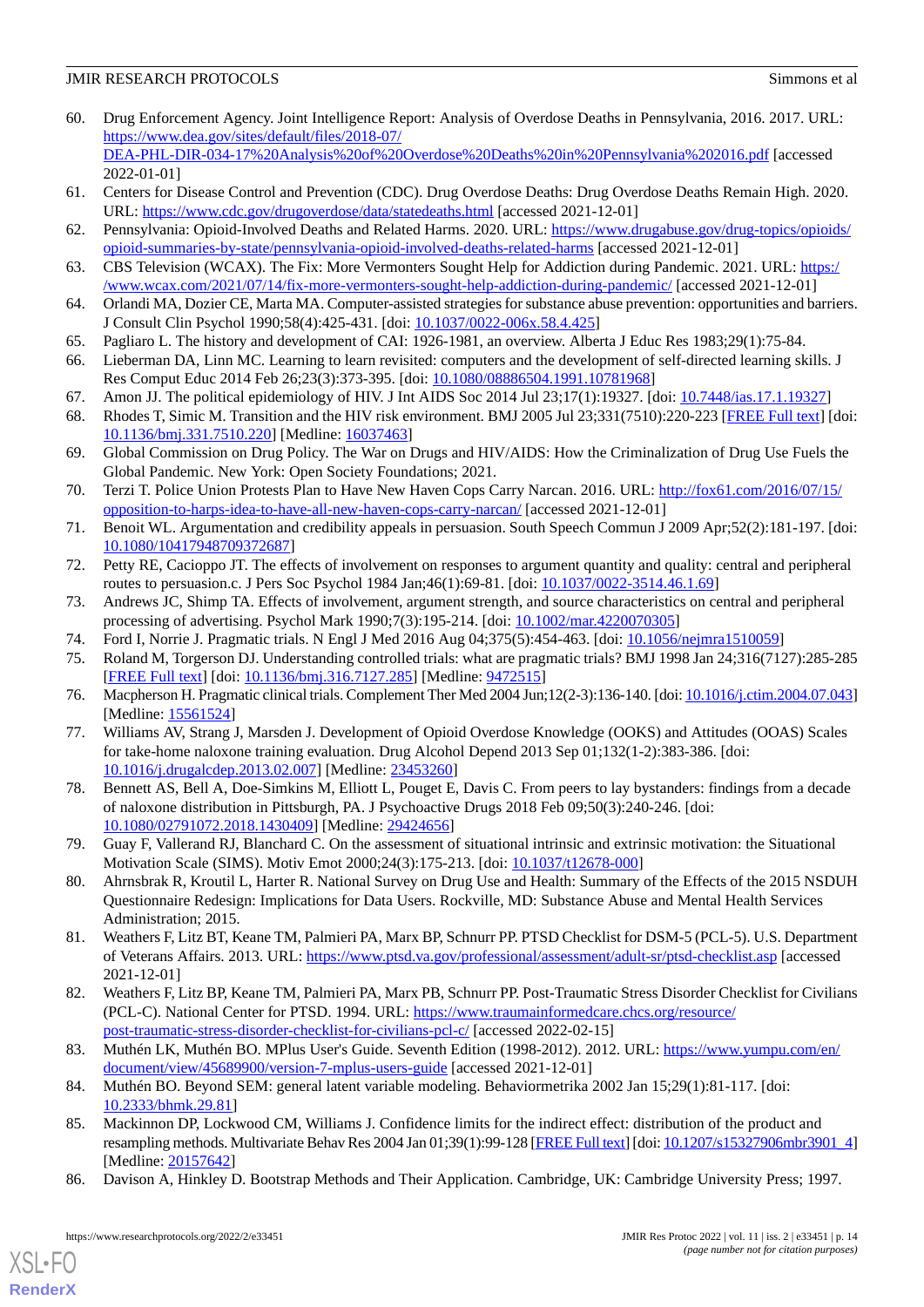- <span id="page-14-0"></span>87. Fleiss JL, Levin BA, Paik MC. Statistical Methods for Rates and Proportions, Third Edition. 2003. URL: [https://onlinelibrary.](https://onlinelibrary.wiley.com/doi/book/10.1002/0471445428) [wiley.com/doi/book/10.1002/0471445428](https://onlinelibrary.wiley.com/doi/book/10.1002/0471445428) [accessed 2021-12-01]
- <span id="page-14-1"></span>88. Sterne JAC, White IR, Carlin JB, Spratt M, Royston P, Kenward MG, et al. Multiple imputation for missing data in epidemiological and clinical research: potential and pitfalls. BMJ 2009 Jun 29;338(jun29 1):b2393-b2393 [[FREE Full text](http://europepmc.org/abstract/MED/19564179)] [doi: [10.1136/bmj.b2393](http://dx.doi.org/10.1136/bmj.b2393)] [Medline: [19564179](http://www.ncbi.nlm.nih.gov/entrez/query.fcgi?cmd=Retrieve&db=PubMed&list_uids=19564179&dopt=Abstract)]
- <span id="page-14-3"></span><span id="page-14-2"></span>89. Lewis MA, Fitzgerald TM, Zulkiewicz B, Peinado S, Williams PA. Identifying synergies in multilevel interventions. Health Educ Behav 2017 Apr 16;44(2):236-244. [doi: [10.1177/1090198116673994](http://dx.doi.org/10.1177/1090198116673994)] [Medline: [28330388\]](http://www.ncbi.nlm.nih.gov/entrez/query.fcgi?cmd=Retrieve&db=PubMed&list_uids=28330388&dopt=Abstract)
- <span id="page-14-4"></span>90. Ritchie J, Spencer L. Qualitative data analysis for applied policy research. The qualitative researcher's companion. In: Bryman A, Burgess R, editors. Analyzing Qualitative Data. London: Routledge; 2002.
- 91. Saks M. Researching Health: Qualitative, Quantitative and Mixed Methods. Thousand Oaks, CA: Sage; 2007.
- 92. Lingard L, Albert M, Levinson W. Grounded theory, mixed methods, and action research. BMJ 2008 Aug 07;337(aug07 3):a567-a567. [doi: [10.1136/bmj.39602.690162.47\]](http://dx.doi.org/10.1136/bmj.39602.690162.47) [Medline: [18687728](http://www.ncbi.nlm.nih.gov/entrez/query.fcgi?cmd=Retrieve&db=PubMed&list_uids=18687728&dopt=Abstract)]
- 93. Morgan DL. Practical strategies for combining qualitative and quantitative methods: applications to health research. Qual Health Res 1998 May 01;8(3):362-376. [doi: [10.1177/104973239800800307\]](http://dx.doi.org/10.1177/104973239800800307) [Medline: [10558337\]](http://www.ncbi.nlm.nih.gov/entrez/query.fcgi?cmd=Retrieve&db=PubMed&list_uids=10558337&dopt=Abstract)
- 94. Kuh DL, Wadsworth M, Hardy R. Women's health in midlife: the influence of the menopause, social factors and health in earlier life. Br J Obstet Gynaecol 1997 Aug;104(8):923-933. [doi: [10.1111/j.1471-0528.1997.tb14352.x](http://dx.doi.org/10.1111/j.1471-0528.1997.tb14352.x)] [Medline: [9255084](http://www.ncbi.nlm.nih.gov/entrez/query.fcgi?cmd=Retrieve&db=PubMed&list_uids=9255084&dopt=Abstract)]
- 95. Kuh D. In: Ben-Shlomo Y, editor. A Life Course Approach to Chronic Disease Epidemiology. Vol. 2. USA: Oxford University Press; 2004.
- 96. Magnusson D, Cairns DB. Developmental science: toward a unified framework. In: Cairns DB, Elder GH, Costello EJ, editors. Developmental Science. Cambridge, UK: Cambridge University Press; 1996:7-30.
- <span id="page-14-6"></span><span id="page-14-5"></span>97. Willis S, Reid JD. Life in the Middle: Psychological and Social Development in Middle Age. Cambridge, MA: Academic Press; 1999.
- <span id="page-14-7"></span>98. Power C, Hertzman C. Social and biological pathways linking early life and adult disease. Br Med Bull 1997 Jan 01;53(1):210-221. [doi: [10.1093/oxfordjournals.bmb.a011601](http://dx.doi.org/10.1093/oxfordjournals.bmb.a011601)] [Medline: [9158295](http://www.ncbi.nlm.nih.gov/entrez/query.fcgi?cmd=Retrieve&db=PubMed&list_uids=9158295&dopt=Abstract)]
- <span id="page-14-8"></span>99. Morse JM, Niehaus L. Mixed Method Design: Principles and Procedures. Vol. 4. Oxfordshire, England: Routledge; 2009.
- 100. Creswell JW. In: Clark VLP, editor. Designing and Conducting Mixed Methods Research. Thousand Oaks, CA: Sage; 2007.
- 101. Creswell JW, Klassen AC, Plano Clark VL, Clegg Smith K. Best practices for mixed methods research in the health sciences. Qual Soc Work 2013;12(4):541-545.

#### **Abbreviations**

**ELM:** elaboration likelihood model of persuasion **GNN:** GetNaloxoneNow.org **HBV:** hepatitis B virus **HCV:** hepatitis C virus **NSI:** needle stick injury **OD:** overdose **OEND:** overdose education and naloxone distribution **OPS:** Opioids and Police Safety Study **ORR:** occupational risk reduction **OUD:** opioid use disorder **PWID:** people who inject drugs **PWUD:** people who use drugs **PWUO:** people who use opioids **RET:** risk environment theory

*Edited by G Eysenbach; submitted 09.09.21; peer-reviewed by S Linder, C Freiermuth; comments to author 20.10.21; revised version received 15.12.21; accepted 11.01.22; published 25.02.22*

*Please cite as:*

*Simmons J, Elliott L, Bennett AS, Beletsky L, Rajan S, Anders B, Dastparvardeh N Evaluation of an Experimental Web-based Educational Module on Opioid-related Occupational Safety Among Police Officers: Protocol for a Randomized Pragmatic Trial to Minimize Barriers to Overdose Response JMIR Res Protoc 2022;11(2):e33451 URL: <https://www.researchprotocols.org/2022/2/e33451> doi: [10.2196/33451](http://dx.doi.org/10.2196/33451) PMID:*